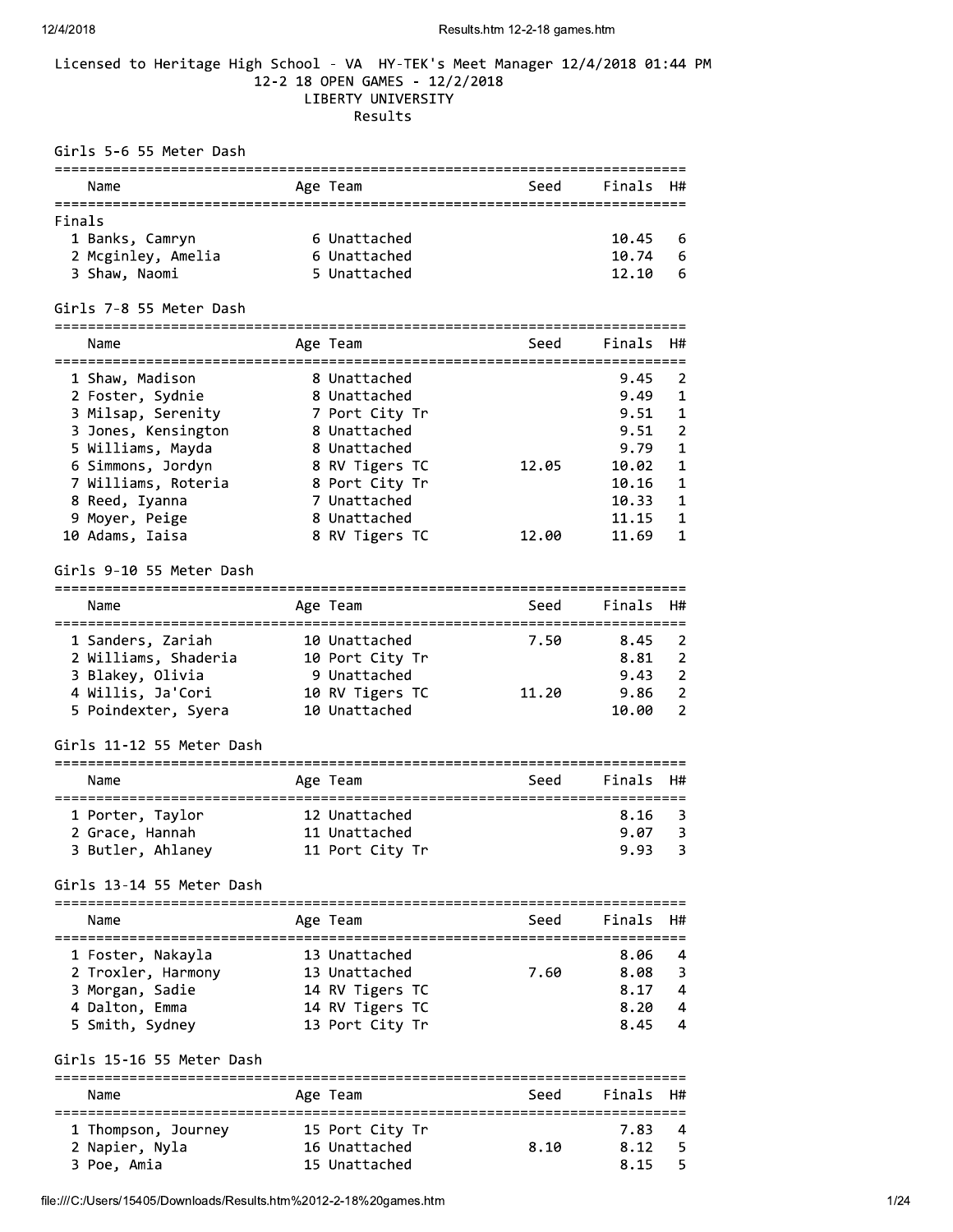| 12/4/2018 |  |
|-----------|--|
|-----------|--|

| 4 McIvor, Kandace                                            | 15 Unattached                | 8.14                                       | 8.27           | 4                       |
|--------------------------------------------------------------|------------------------------|--------------------------------------------|----------------|-------------------------|
| Girls 17-18 55 Meter Dash                                    |                              |                                            |                |                         |
| Name                                                         | Age Team                     | Seed                                       | Finals         | H#                      |
| 1 Hertzberg, Elizabeth                                       | 18 RV Tigers TC              | 7.99                                       | 8.20           | 5                       |
| Girls 40-49 55 Meter Dash                                    |                              |                                            |                |                         |
| Name                                                         | Age Team                     | Seed                                       | Finals         | H#                      |
| 1 Ingles, Penelope                                           | 42 Unattached                |                                            | 25.00          | 7                       |
| Girls 70-79 55 Meter Dash                                    |                              |                                            |                |                         |
| Name                                                         | Age Team                     | Seed                                       | Finals         | H#                      |
| 1 Ingles, Laura                                              | 72 Unattached                |                                            | 25.00          | 7                       |
| Girls 5-6 200 Meter Dash                                     |                              |                                            |                |                         |
| Name<br>------------------------------------                 | Age Team                     | Seed<br>================================== | Finals         |                         |
| 1 Banks, Camryn                                              | 6 Unattached<br>5 Unattached |                                            | 40.09<br>52.93 |                         |
| 2 Shaw, Naomi                                                |                              |                                            |                |                         |
| Girls 7-8 200 Meter Dash                                     |                              |                                            |                |                         |
| Name                                                         | Age Team                     | Seed                                       | Finals         | H#                      |
| 1 Shaw, Madelyn                                              | 8 Unattached                 | 36.00                                      | 36.11          | 2                       |
| 2 Jones, Kensington<br>3 Shaw, Madison                       | 8 Unattached<br>8 Unattached | 34.00<br>35.00                             | 36.23<br>36.52 | 1<br>1                  |
| 4 Foster, Sydnie                                             | 8 Unattached                 | 36.50                                      | 37.61          | $\overline{2}$          |
| 5 Williams, Mayda                                            | 8 Unattached                 | 35.00                                      | 37.86          | $\overline{2}$          |
| 6 Milsap, Serenity                                           | 7 Port City Tr               |                                            | 39.46          | 2                       |
| 7 Simmons, Jordyn                                            | 8 RV Tigers TC               | 39.00                                      | 40.00          | 2                       |
| 8 Williams, Roteria                                          | 8 Port City Tr               |                                            | 45.06          | $\overline{2}$          |
| Girls 9-10 200 Meter Dash                                    |                              |                                            |                |                         |
| Name                                                         | Age Team                     | Seed<br>----------                         | Finals         | H#                      |
| 1 Williams, Shaderia                                         | 10 Port City Tr              |                                            | 35.39          | 3                       |
| 2 Blakey, Olivia                                             | 9 Unattached                 | 35.00                                      | 35.72          | 3                       |
| 3 Willis, Ja'Cori                                            | 10 RV Tigers TC              | 35.24                                      | 36.85          | $\overline{\mathbf{3}}$ |
| 4 Poindexter, Syera                                          | 10 Unattached                |                                            | 37.41          | 3                       |
| Girls 11-12 200 Meter Dash<br>============================== |                              |                                            |                |                         |
| Name                                                         | Age Team                     | Seed                                       | Finals         | H#                      |
| 1 Porter, Taylor                                             | 12 Unattached                | 31.10                                      | 29.43          | 4                       |
| 2 Adams, Breanna                                             | 12 RV Tigers TC              | 32.20                                      | 30.98          | 5                       |
| 3 Rawlins, Shanel                                            | 11 RV Tigers TC              | 31.20                                      | 31.37          | 4                       |
| 4 Richardson, Jasmine                                        | 11 Port City Tr              | 37.00                                      | 33.74          | 4                       |
| 5 Butler, Ahlaney                                            | 11 Port City Tr              |                                            | 43.77          | 4                       |
| Girls 13-14 200 Meter Dash                                   |                              |                                            |                |                         |
| Name                                                         | Age Team                     | Seed                                       | Finals         | H#                      |
| 1 Dalton, Emma                                               | 14 RV Tigers TC              |                                            | 28.95          | 5                       |
| 2 Troxler, Harmony                                           | 13 Unattached                | 27.80                                      | 29.05          | 5                       |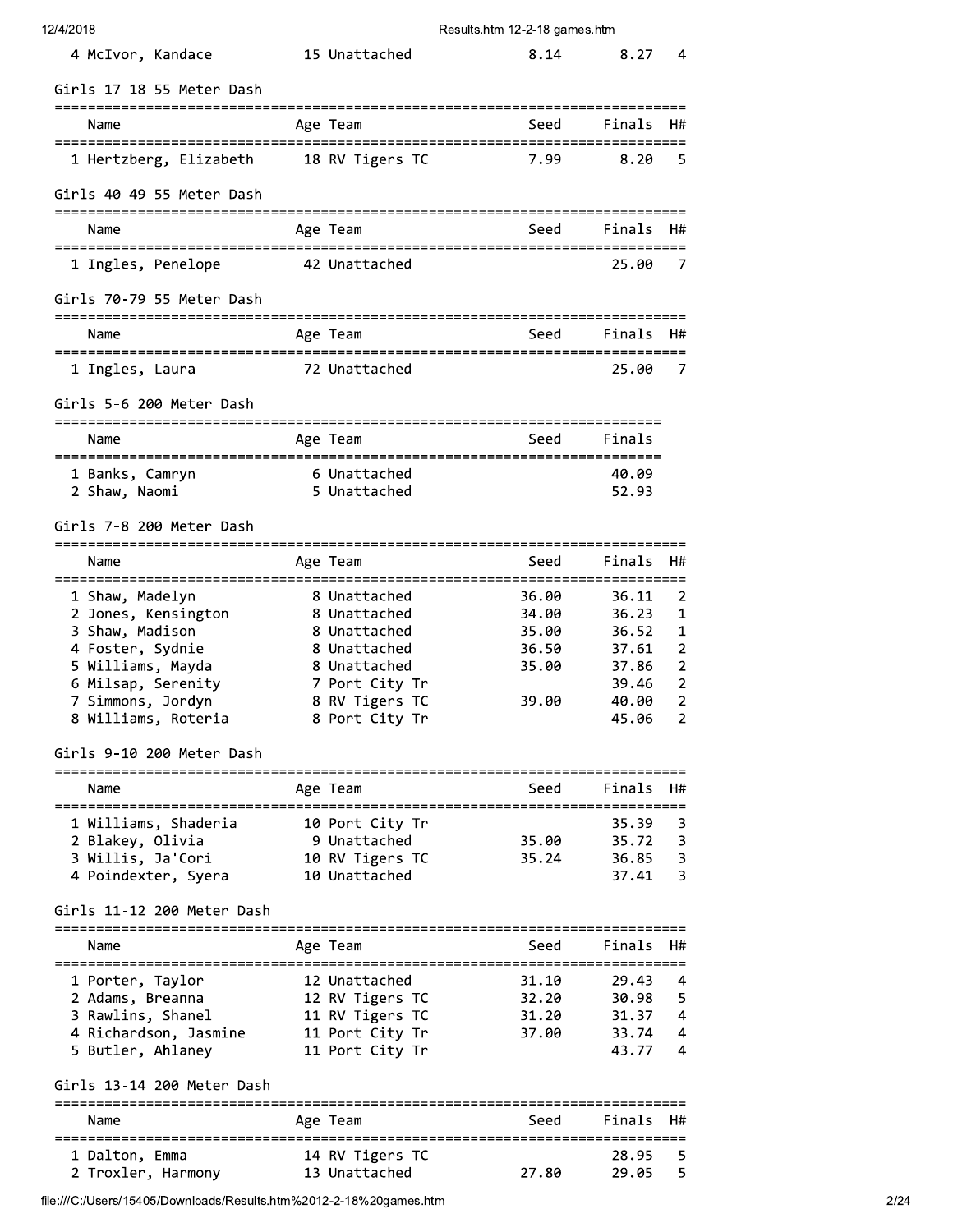| 3 Smith, Sydney | 13 Port City Tr | 29.88 5 |  |
|-----------------|-----------------|---------|--|
| 4 Morgan, Sadie | 14 RV Tigers TC | 30.28 5 |  |

Girls 15-16 200 Meter Dash

| Name                 | Age Team        | Seed  | Finals H# |     |
|----------------------|-----------------|-------|-----------|-----|
| 1 Poe, Amia          | 15 Unattached   |       | 28.59     | - 6 |
| 2 Thompson, Journey  | 15 Port City Tr | 28.75 | 29.18     | - 6 |
| 3 McIvor, Kandace    | 15 Unattached   |       | 29.34     | - 6 |
| 4 Hansley, Emanie    | 16 Port City Tr |       | 30.69     | - 6 |
| 5 Rivers, Alexandria | 16 Port City Tr |       | 31.02     | -6  |
|                      |                 |       |           |     |

# Girls 17-18 200 Meter Dash

| Name                   | Age Team        | Seed  | Finals H# |
|------------------------|-----------------|-------|-----------|
| 1 Mayo, Dasia          | 17 RV Tigers TC | 27.00 | 29.91 6   |
| 2 Hertzberg, Elizabeth | 18 RV Tigers TC | 26.70 | 30.27     |

#### Girls 19-29 200 Meter Dash

| Name             | Age Team      | Seed  | Finals H# |     |
|------------------|---------------|-------|-----------|-----|
| 1 Stewart, Alexa | 21 Unattached | 25.80 | 26.53     | - 7 |

#### Girls 30-39 200 Meter Dash

| Name              | Age Team        | Seed  | Finals H# |     |
|-------------------|-----------------|-------|-----------|-----|
| 1 Kelly, Nicole   | 38 Unattached   |       | 29.20     | - 7 |
| 2 Hansley, Latoya | 31 Port City Tr | 45.00 | 37.54     | - 7 |

# Girls 40-49 200 Meter Dash

| Name                                                                               | Age Team                                                         | Seed                    | Finals H#                        |                   |
|------------------------------------------------------------------------------------|------------------------------------------------------------------|-------------------------|----------------------------------|-------------------|
| 1 Walker, Melanie<br>2 Muhammad, Zakiyya<br>3 Scott, Marioky<br>4 Ingles, Penelope | 49 Unattached<br>41 Unattached<br>49 Unattached<br>42 Unattached | 30.00<br>29.64<br>33.00 | 30.55<br>31.66<br>34.18<br>42.20 | - 7<br>- 8<br>- 8 |

Girls 50-59 200 Meter Dash

| Name                | Age Team |               | Seed | Finals H# |  |
|---------------------|----------|---------------|------|-----------|--|
| 1 Thompson, Corinne |          | 53 Unattached |      | 34.31     |  |

Girls 60-69 200 Meter Dash

| Name                                      | Age Team                       | Seed  | Finals H#        |           |
|-------------------------------------------|--------------------------------|-------|------------------|-----------|
| 1 Phillips, Hannah<br>2 Gerber, Katherine | 66 Unattached<br>65 Unattached | 35.02 | 37.06<br>1:00.10 | - 8<br>-8 |

#### Girls 70-79 200 Meter Dash

| Name            | Age Team      | Seed | Finals  | - H# |
|-----------------|---------------|------|---------|------|
| 1 Ingles, Laura | 72 Unattached |      | 2:24.99 | - 8  |

#### Girls 5-6 400 Meter Dash

|           |            |      | _____<br>--- |  |
|-----------|------------|------|--------------|--|
| Name      | Age<br>eam | seed | $\mathbf{z}$ |  |
| --<br>--- |            |      |              |  |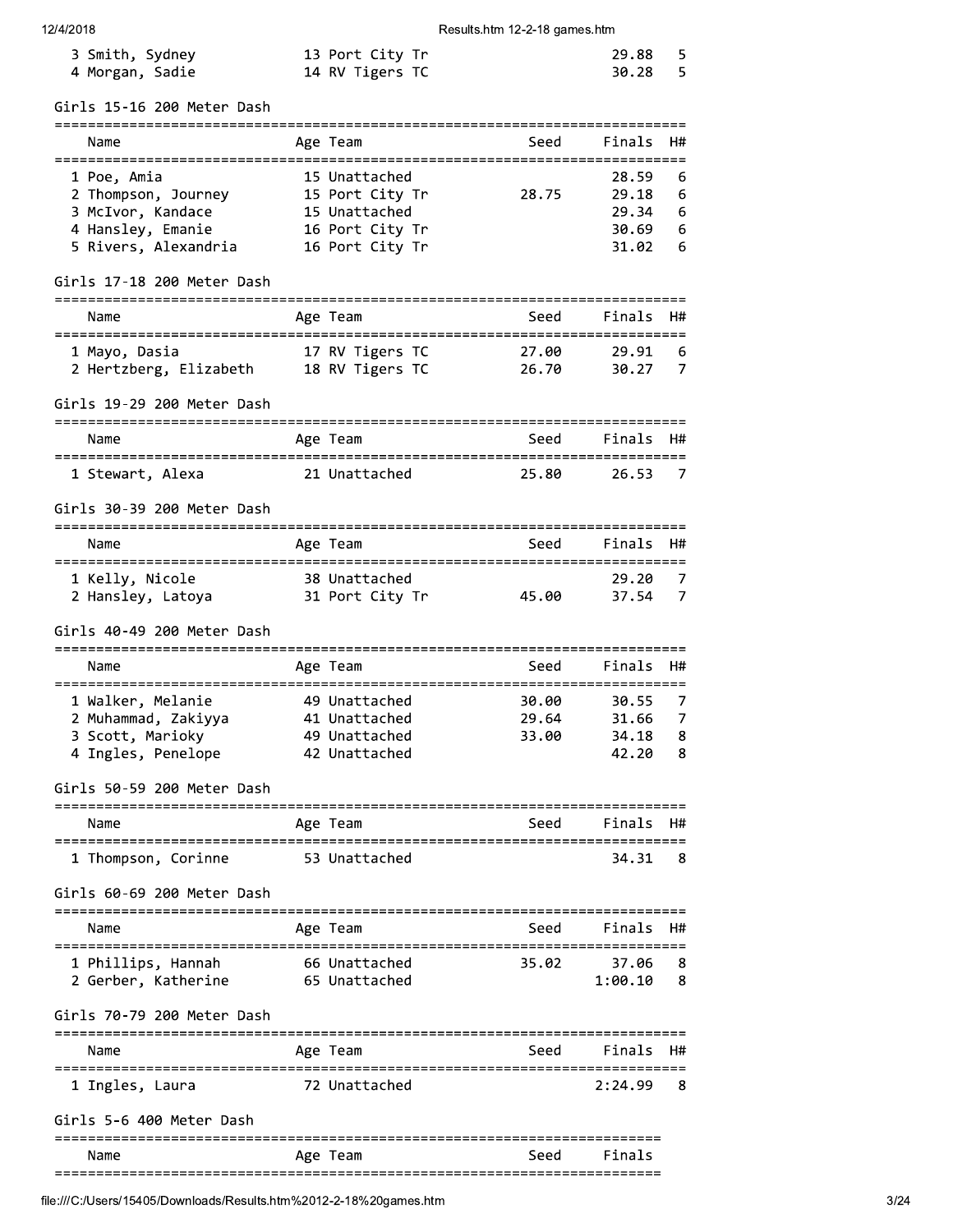$1:55.94$ 

| 1 Shaw, Naomi |  |
|---------------|--|
|               |  |

Girls 7-8 400 Meter Dash

| Name                | Age Team       | Seed    | Finals H# |                |
|---------------------|----------------|---------|-----------|----------------|
| 1 Shaw, Madelyn     | 8 Unattached   | 1:22.00 | 1:25.88   | $\blacksquare$ |
| 2 Shaw, Madison     | 8 Unattached   | 1:24.00 | 1:27.10   | $\mathbf{1}$   |
| 3 Foster, Sydnie    | 8 Unattached   | 1:22.00 | 1:33.43   | $\mathbf{1}$   |
| 4 Milsap, Serenity  | 7 Port City Tr |         | 1:37.29   | $\mathbf{1}$   |
| 5 Simmons, Jordyn   | 8 RV Tigers TC | 1.38    | 1:37.82   | -1             |
| 6 Williams, Roteria | 8 Port City Tr |         | 2:00.98   | -2             |

5 Unattached

# Girls 9-10 400 Meter Dash

| Name                 | Age Team        | Seed    | Finals H# |                |
|----------------------|-----------------|---------|-----------|----------------|
| 1 Curry, Lauren      | 10 Unattached   | 1:13.00 | 1:21.29   | $\overline{2}$ |
| 2 Blakey, Olivia     | 9 Unattached    | 1:25.00 | 1:25.68   | $\overline{2}$ |
| 3 Poindexter, Syera  | 10 Unattached   |         | 1:34.33   | $\overline{2}$ |
| 4 Williams, Shaderia | 10 Port City Tr |         | 1:43.43   | $\overline{2}$ |

#### Girls 11-12 400 Meter Dash

| Name                  | Age Team        | Seed    | Finals H# |     |
|-----------------------|-----------------|---------|-----------|-----|
| 1 Rawlins, Shanel     | 11 RV Tigers TC | 1.19    | 1:09.12   | - 3 |
| 2 Adams, Breanna      | 12 RV Tigers TC | 1.20    | 1:09.38   | -3  |
| 3 Richardson, Jasmine | 11 Port City Tr | 1:18.74 | 1:16.40   | - 3 |

#### Girls 13-14 400 Meter Dash

| Name                              | Age Team                           | Seed | Finals H#              |     |
|-----------------------------------|------------------------------------|------|------------------------|-----|
| 1 Dalton, Emma<br>2 Smith, Sydney | 14 RV Tigers TC<br>13 Port City Tr |      | $1:07.35$ 4<br>1:12.38 | - 3 |

# Girls 15-16 400 Meter Dash

| Name                 |  | Age Team |                 |  | Seed | Finals H# |     |
|----------------------|--|----------|-----------------|--|------|-----------|-----|
| 1 Rivers, Alexandria |  |          | 16 Port City Tr |  |      | 1:06.34   | - 4 |
| 2 Thompson, Journey  |  |          | 15 Port City Tr |  |      | 1:08.59   | -4  |
| 3 Hansley, Emanie    |  |          | 16 Port City Tr |  |      | 1:10.26   | - 4 |

#### Girls 19-29 400 Meter Dash

| Name            | Age Team        | Seed    | Finals H# |                |
|-----------------|-----------------|---------|-----------|----------------|
| 1 Wilson, Niyah | 19 Full Spectru | 1:10.00 | 1:10.33   | $\overline{4}$ |

#### Girls 30-39 400 Meter Dash

| Name              | Age Team        | Seed | Finals H# |  |
|-------------------|-----------------|------|-----------|--|
| 1 Hansley, Latoya | 31 Port City Tr | 1.30 | 1:31.76 5 |  |

#### Girls 60-69 400 Meter Dash

| Name               | Age Team      | Seed    | Finals H# |    |
|--------------------|---------------|---------|-----------|----|
| 1 Phillips, Hannah | 66 Unattached | 1:20.00 | 1:22.73   | -5 |

#### Girls 7-8 800 Meter Run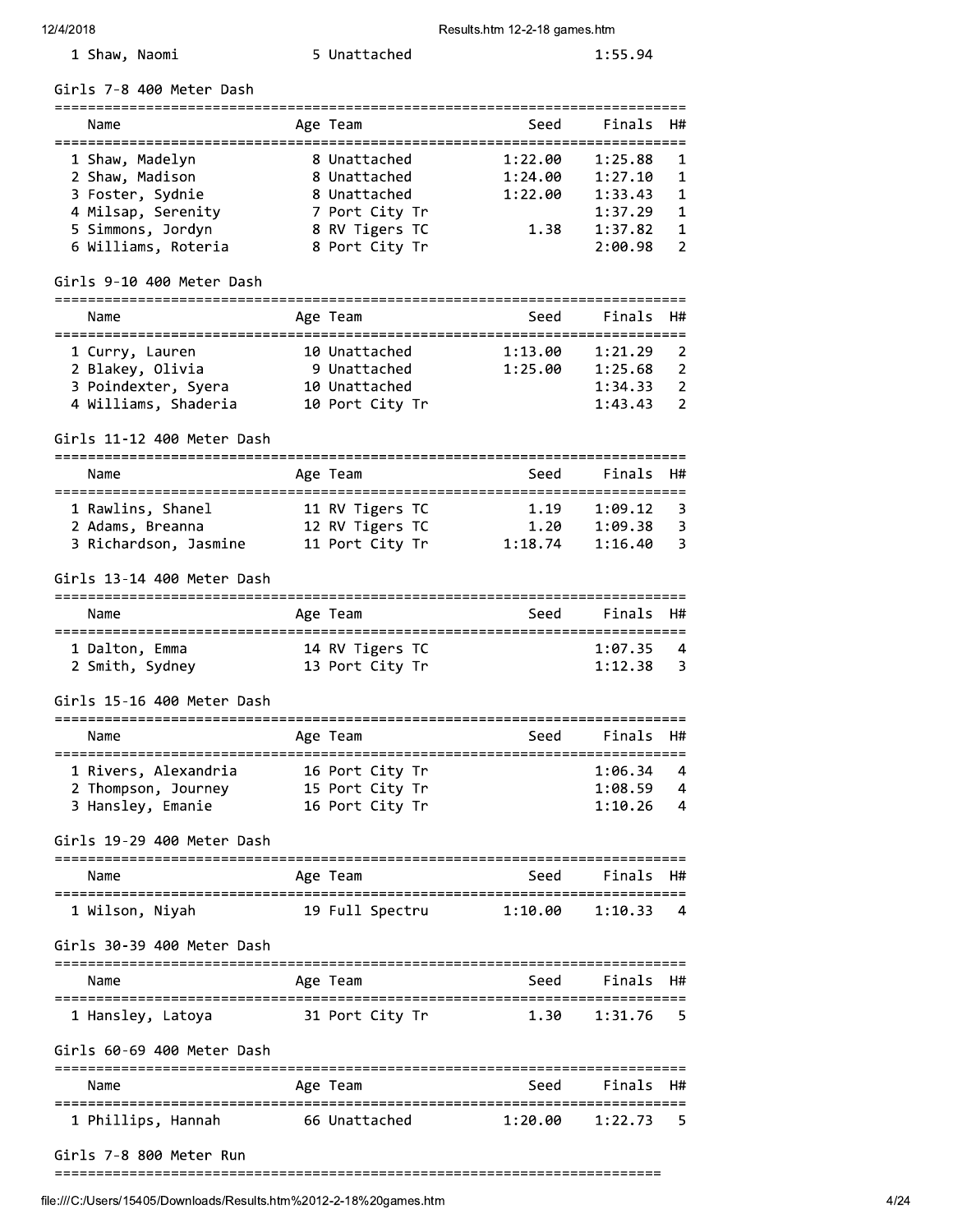| 12/4/2018                                                     |                                | Results.htm 12-2-18 games.htm            |                      |
|---------------------------------------------------------------|--------------------------------|------------------------------------------|----------------------|
| Name                                                          | Age Team                       | Seed                                     | Finals               |
| 1 Shaw, Madelyn                                               | 8 Unattached                   | 3:28.00                                  | 3:43.74              |
| Girls 9-10 800 Meter Run                                      |                                |                                          |                      |
| Name                                                          | Age Team                       | Seed                                     | Finals               |
| 1 Curry, Lauren                                               | 10 Unattached                  | 2:54.00                                  | 3:16.45              |
| Girls 13-14 800 Meter Run                                     |                                |                                          |                      |
| Name                                                          | Age Team                       | Seed                                     | Finals               |
| =====================================<br>1 Myaina, Malanie    | 14 Unattached                  | :=============================           | 2:50.32              |
| 2 Stone, Jordan                                               | 13 Unattached                  |                                          | 2:54.71              |
| 3 Neilon, Jackie                                              | 13 Unattached                  |                                          | 3:02.97              |
| 4 Mcgahren, Annie                                             | 13 Unattached                  | 3:20.00                                  | 3:03.62              |
| 5 Beck, Catherine                                             | 13 Unattached                  | 3:20.00                                  | 3:03.64              |
| Girls 17-18 800 Meter Run                                     |                                |                                          |                      |
| Name                                                          | Age Team                       | Seed                                     | Finals               |
| 1 Dalton, Kaleigh                                             | 17 RV Tigers TC                |                                          | 2:53.61              |
| Girls 13-14 1500 Meter Run                                    |                                |                                          |                      |
| Name                                                          | Age Team                       | :===============================<br>Seed | Finals               |
| =====================================<br>1 Guyton, Hanna      | 13 Unattached                  |                                          | 5:30.40              |
| 2 Stone, Jordan                                               | 13 Unattached                  |                                          | 5:47.93              |
| 3 Sonen, Isabella                                             | 13 Unattached                  | 5:39.00                                  | 5:48.65              |
| 4 Martin, Madison                                             | 13 Unattached                  | 6:40.00                                  | 5:48.83              |
| 5 Neilon, Jackie                                              | 13 Unattached                  | 6:45.00                                  | 6:02.15              |
| 6 Beck, Catherine                                             | 13 Unattached                  | 6:30.00                                  | 6:09.58              |
| 7 Mcgahren, Annie                                             | 13 Unattached                  | 6:30.00                                  | 6:13.20              |
| 8 Boyd, Caitlin                                               | 14 Unattached                  | 6:30.00                                  | 6:22.27              |
| Girls 17-18 1500 Meter Run                                    |                                |                                          |                      |
| Name                                                          | Age Team                       | Seed                                     | Finals               |
| 1 Dalton, Kaleigh                                             | 17 RV Tigers TC                |                                          | 6:18.90              |
| Girls 30-39 1500 Meter Run                                    |                                |                                          |                      |
| Name                                                          | Age Team                       |                                          | Seed Finals          |
|                                                               |                                |                                          |                      |
| 1 Bass, Carrington<br>2 Newsome-Brown, Tamika 36 Port City Tr | 33 Unattached                  |                                          | 5:36.46<br>5:55.54   |
| Girls 13-14 3000 Meter Run                                    |                                |                                          |                      |
| Name                                                          | Age Team                       | Seed                                     | Finals               |
|                                                               |                                |                                          |                      |
| 1 Sonen, Isabella<br>2 Martin, Madison                        | 13 Unattached<br>13 Unattached | 12:09.00<br>12:01.00                     | 13:24.58<br>13:29.19 |
| Girls 17-18 3000 Meter Run                                    |                                |                                          |                      |
| Name                                                          | Age Team                       | Seed                                     | Finals               |
| 1 Dalton, Kaleigh                                             | 17 RV Tigers TC                |                                          | 14:40.05             |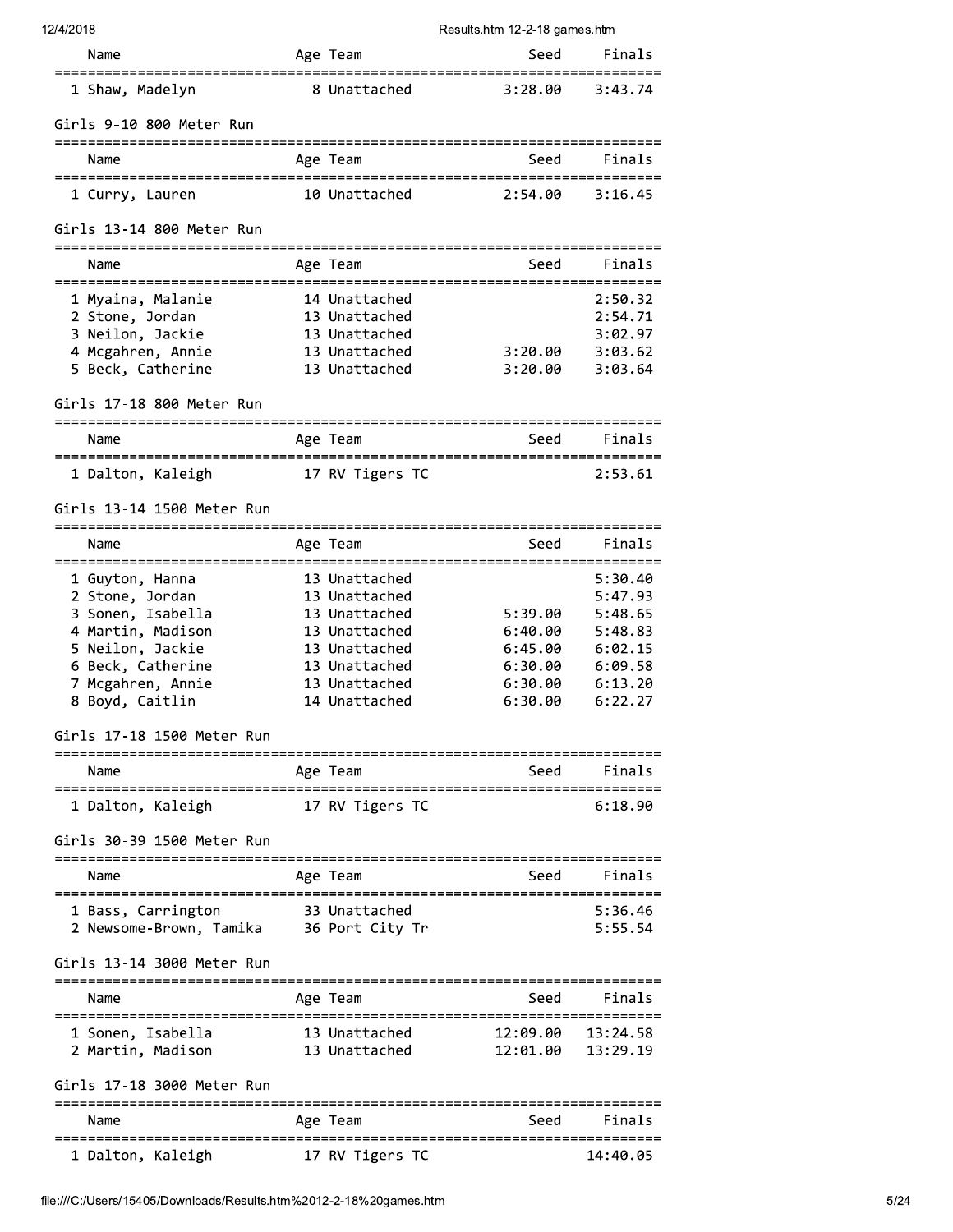| Girls 30-39 3000 Meter Run                      |                                  |                                       |                      |
|-------------------------------------------------|----------------------------------|---------------------------------------|----------------------|
| Name                                            | Age Team                         |                                       | Seed Finals          |
| 1 Newsome-Brown, Tamika 36 Port City Tr         |                                  |                                       | 13:01.46             |
| Girls 11-12 55 Meter Hurdles                    |                                  |                                       |                      |
| Name                                            | Age Team                         | Seed                                  | Finals               |
| 1 Deen, Elizabeth                               | 11 Unattached                    |                                       | 9.14                 |
| Girls 17-18 55 Meter Hurdles                    |                                  |                                       |                      |
| Name                                            | Age Team                         | Seed                                  | Finals               |
| 1 Pannell, Tae                                  | 17 Unattached<br>17 RV Tigers TC |                                       | 10.11                |
| 2 Mayo, Dasia                                   |                                  | 9.02                                  | 10.20                |
| Girls 7-89 4x200 Meter Relay                    |                                  |                                       |                      |
| Team                                            |                                  | Seed                                  | Finals               |
| ======================<br>' A '<br>1 Unattached |                                  |                                       | 1:56.24              |
| 'B'<br>2 Unattached                             |                                  |                                       | 2:03.69              |
| Girls 9-10 High Jump                            |                                  |                                       |                      |
| Name                                            | Age Team                         |                                       | Seed Finals          |
| 1 Curry, Lauren                                 | 10 Unattached                    |                                       | 4-02.00              |
| Girls 11-12 High Jump                           |                                  |                                       |                      |
| Name                                            | Age Team                         | Seed Finals                           |                      |
| 1 Grace, Hannah                                 | 11 Unattached                    |                                       | 4-02.00              |
| Girls 15-16 High Jump                           |                                  |                                       |                      |
| Name                                            | Age Team                         | Seed                                  | Finals               |
| :=================<br>1 Haney, Reagan           | 15 Unattached                    |                                       | 4-06.00              |
| Girls 17-18 High Jump                           |                                  | ---------------------------------     |                      |
| Name<br>.________________                       | Age Team                         | Seed                                  | Finals               |
| 1 Mayo, Dasia                                   | 17 RV Tigers TC                  | $5 - 04.00$                           | 5-00.00              |
| Girls 30-39 High Jump                           |                                  |                                       |                      |
| Name                                            | Age Team                         | Seed                                  | Finals               |
| 1 Kelly, Nicole                                 | 38 Unattached                    |                                       | 4-04.00              |
| Girls 13-14 Pole Vault                          |                                  | ===========================           |                      |
| Name                                            | Age Team                         | Seed                                  | Finals               |
| 1 Chandler, Lora                                | 14 Unattached                    |                                       | =========<br>8-06.00 |
| Girls 17-18 Pole Vault                          |                                  |                                       |                      |
| Name                                            | Age Team                         | =============================<br>Seed | Finals               |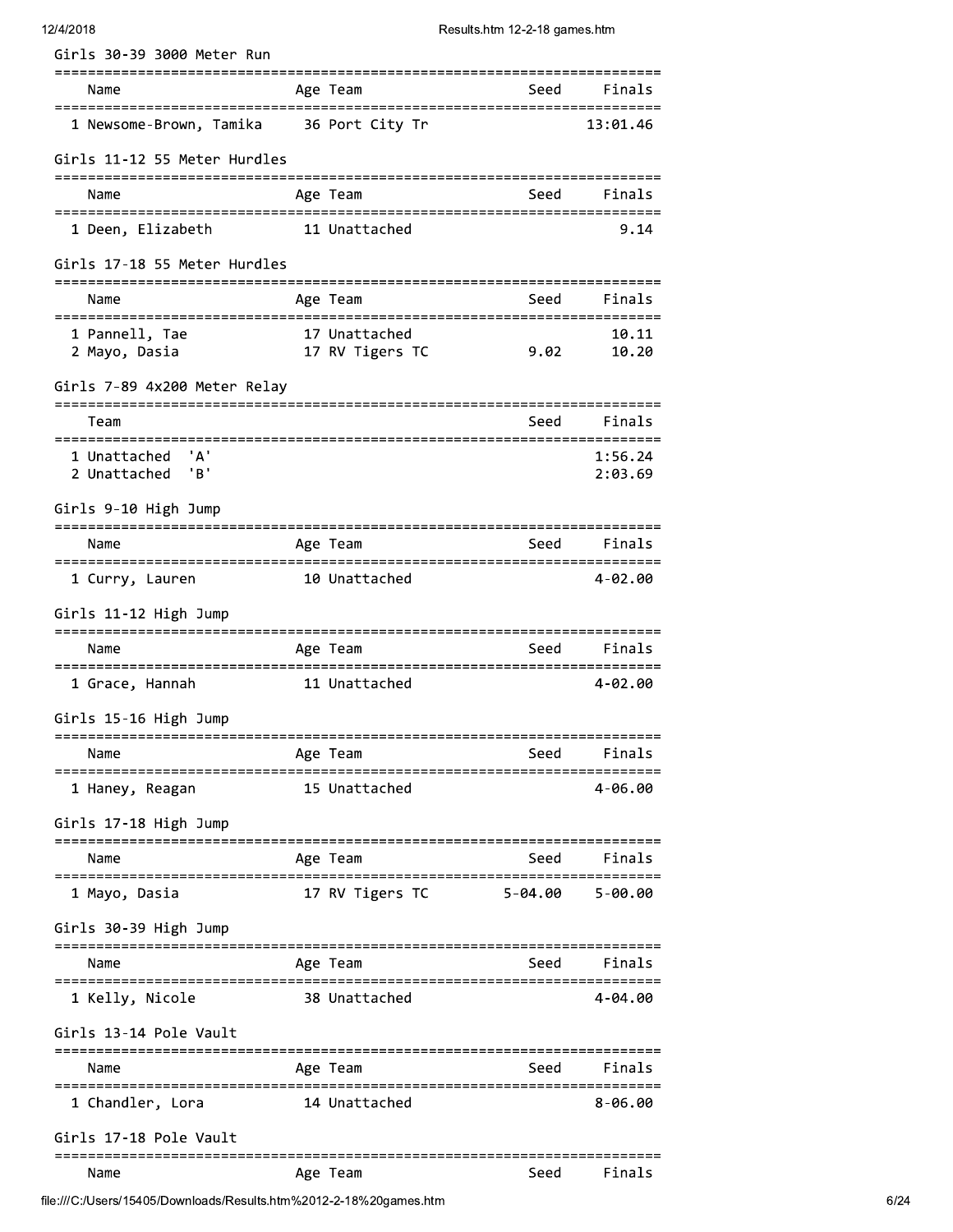# 12/4/2018

Results.htm 12-2-18 games.htm

| 1 Hirata, Gennifer                                                                                         | 17 Unattached                                                     |                                                      | 13-03.00                                           |
|------------------------------------------------------------------------------------------------------------|-------------------------------------------------------------------|------------------------------------------------------|----------------------------------------------------|
| Girls 19-29 Pole Vault                                                                                     |                                                                   |                                                      |                                                    |
| Name                                                                                                       | Age Team                                                          | Seed                                                 | Finals                                             |
| ======================================<br>1 Vega, Karla                                                    | 20 Full Spectru                                                   | :====================================<br>$8 - 06.25$ | 7-06.00                                            |
| Girls 40-49 Pole Vault                                                                                     |                                                                   |                                                      |                                                    |
| Name                                                                                                       | Age Team                                                          | Seed                                                 | Finals                                             |
| 1 Ingles, Penelope                                                                                         | 42 Unattached                                                     |                                                      | 6-00.00                                            |
| Girls 5-6 Long Jump                                                                                        |                                                                   |                                                      |                                                    |
| Name                                                                                                       | Age Team                                                          | Seed                                                 | Finals                                             |
| 1 Mcginley, Amelia<br>2 Shaw, Naomi                                                                        | 6 Unattached<br>5 Unattached                                      |                                                      | $8 - 09.00$<br>$8 - 00.00$                         |
| Girls 7-8 Long Jump                                                                                        |                                                                   |                                                      |                                                    |
| Name                                                                                                       | Age Team                                                          | Seed                                                 | Finals                                             |
| =============<br>1 Shaw, Madelyn<br>2 Shaw, Madison<br>3 Moyer, Peige                                      | 8 Unattached<br>8 Unattached<br>8 Unattached                      |                                                      | $9 - 11.00$<br>$8 - 06.00$<br>$7 - 02.75$          |
| Girls 9-10 Long Jump                                                                                       |                                                                   |                                                      |                                                    |
| Name                                                                                                       | Age Team                                                          | Seed                                                 | Finals                                             |
| 1 Sanders, Zariah<br>2 Poindexter, Syera<br>3 Blakey, Olivia<br>4 Willis, Ja'Cori<br>Girls 11-12 Long Jump | 10 Unattached<br>10 Unattached<br>9 Unattached<br>10 RV Tigers TC | $9 - 00.00$                                          | 13-06.00<br>10-04.00<br>$9 - 08.75$<br>$9 - 01.00$ |
| Name                                                                                                       | Age Team                                                          | Seed                                                 | Finals                                             |
| 1 Deen, Elizabeth<br>2 Grace, Hannah<br>3 Rawlins, Shanel<br>Girls 13-14 Long Jump                         | 11 Unattached<br>11 Unattached<br>11 RV Tigers TC                 |                                                      | 17-05.25<br>14-10.00<br>13-08.00                   |
| Name                                                                                                       | Age Team                                                          | Seed                                                 | Finals                                             |
| 1 Foster, Nakayla<br>2 Hulls, Lillian                                                                      | 13 Unattached<br>13 Unattached                                    |                                                      | 14-05.00<br>11-08.00                               |
| Girls 15-16 Long Jump                                                                                      |                                                                   |                                                      |                                                    |
| Name                                                                                                       | Age Team                                                          | Seed                                                 | Finals                                             |
| 1 McIvor, Kandace<br>2 Haney, Reagan<br>3 Blake, Tya<br>4 Poe, Amia                                        | 15 Unattached<br>15 Unattached<br>15 Unattached<br>15 Unattached  | 16-00.00                                             | 15-00.00<br>14-07.00<br>14-05.00<br>13-07.00       |

Girls 17-18 Long Jump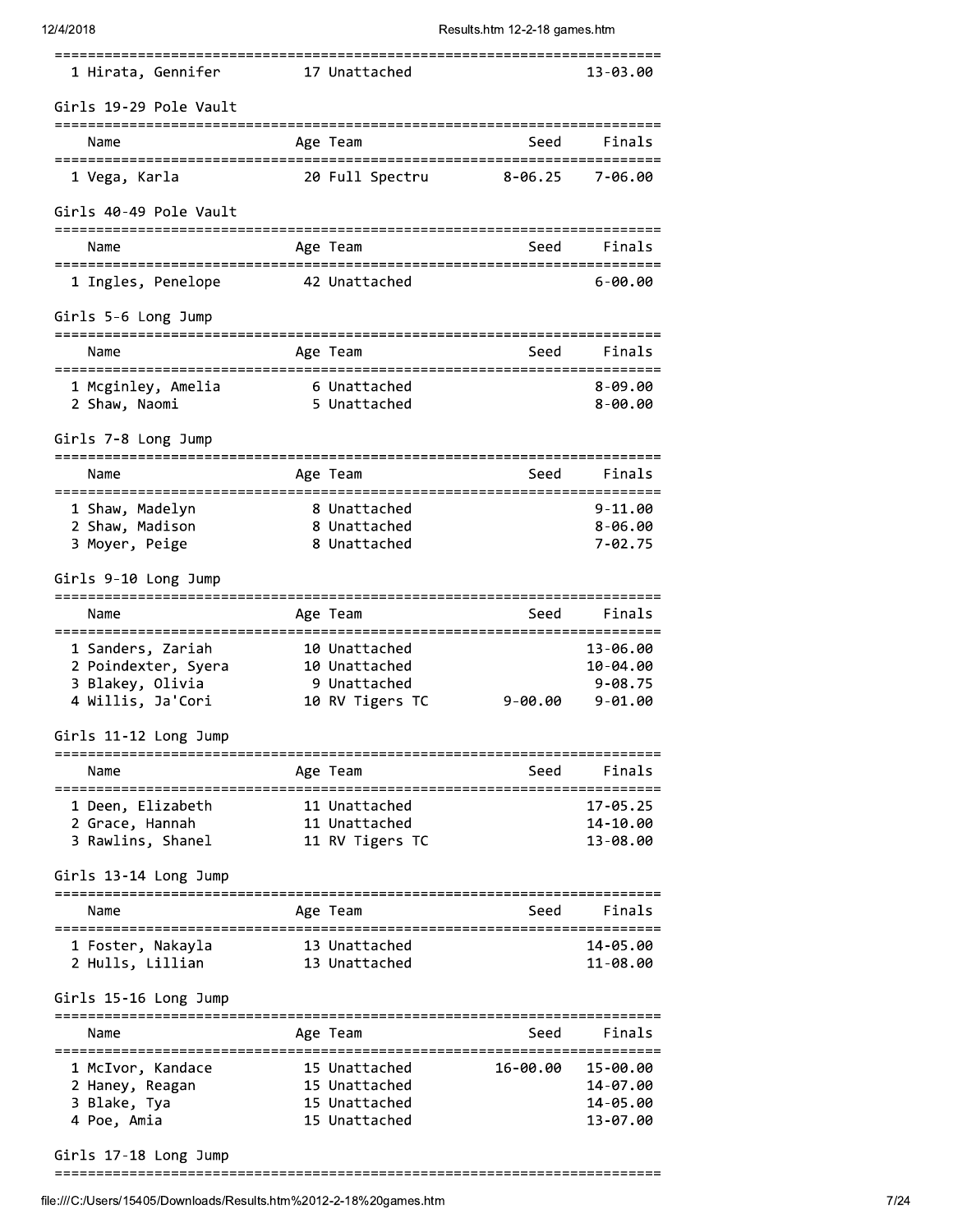| 12/4/2018 |
|-----------|
|-----------|

| 2141 2010                                                           |                                | nesults.html 12-2-10 yanies.html |                                   |
|---------------------------------------------------------------------|--------------------------------|----------------------------------|-----------------------------------|
| Name                                                                | Age Team                       | Seed                             | Finals                            |
| 1 Hertzberg, Elizabeth      18 RV Tigers TC<br>2 Bradley, Taijah    | 18 Full Spectru                | 16-05.00                         | $15 - 03.50$<br>16-00.00 14-05.00 |
| Girls 19-29 Long Jump                                               |                                |                                  |                                   |
| Name                                                                | Age Team                       | Seed                             | Finals                            |
| 1 Resper-Robinson, Keyvana 20 Full Spectru 15-00.00                 |                                |                                  | 14-05.00                          |
| Girls 40-49 Long Jump                                               |                                |                                  |                                   |
| Name                                                                | Age Team                       | Seed Finals                      |                                   |
| 1 Scott, Marioky 649 Unattached                                     |                                |                                  | 12-00.00                          |
| Girls 50-59 Long Jump                                               |                                |                                  |                                   |
| Name                                                                | Age Team                       | Seed                             | Finals                            |
| 1 Battle, Tracey 51 Unattached<br>2 Thompson, Corinne 53 Unattached |                                |                                  | 14-00.00<br>$10 - 10.00$          |
| Girls 60-69 Long Jump                                               |                                |                                  |                                   |
| Name                                                                | Age Team                       | Seed                             | Finals                            |
| 1 Phillips, Hannah                                                  | 66 Unattached                  |                                  | 10-06.00                          |
| Girls 13-14 Triple Jump                                             |                                |                                  |                                   |
| Name                                                                | Age Team                       | <b>Seed</b>                      | Finals                            |
| 1 Hulls, Lillian                                                    | 13 Unattached                  | 0.25                             | $27 - 08.50$                      |
| Girls 15-16 Triple Jump                                             |                                |                                  |                                   |
| Name                                                                | Age Team                       | Seed                             | Finals                            |
| 1 Blake, Tya                                                        | 15 Unattached                  |                                  | 33-04.00                          |
| 1 Napier, Nyla                                                      | 16 Unattached                  |                                  | 30-10.50                          |
| 2 Haney, Reagan<br>3 McIvor, Kandace                                | 15 Unattached<br>15 Unattached | 0.25<br>31-00.00                 | $31 - 05.75$<br>29-07.50          |
| Girls 17-18 Triple Jump                                             |                                |                                  |                                   |
| Name                                                                | Age Team                       | Seed                             | Finals                            |
| 1 Bradley, Taijah                                                   | 18 Full Spectru                | 33-09.00                         | 30-01.50                          |
| Girls 50-59 Triple Jump                                             |                                |                                  |                                   |
| Name                                                                | Age Team                       | Seed                             | Finals –                          |
| ===============================<br>1 Battle, Tracey                 | 51 Unattached                  |                                  | 29-04.50                          |
| Girls 60-69 Triple Jump                                             |                                | -------------------------        |                                   |
| Name                                                                | Age Team                       | Seed                             | Finals                            |
| 1 Phillips, Hannah                                                  | 66 Unattached                  |                                  | $23 - 04.50$                      |
| Girls 7-8 Shot Put                                                  |                                |                                  |                                   |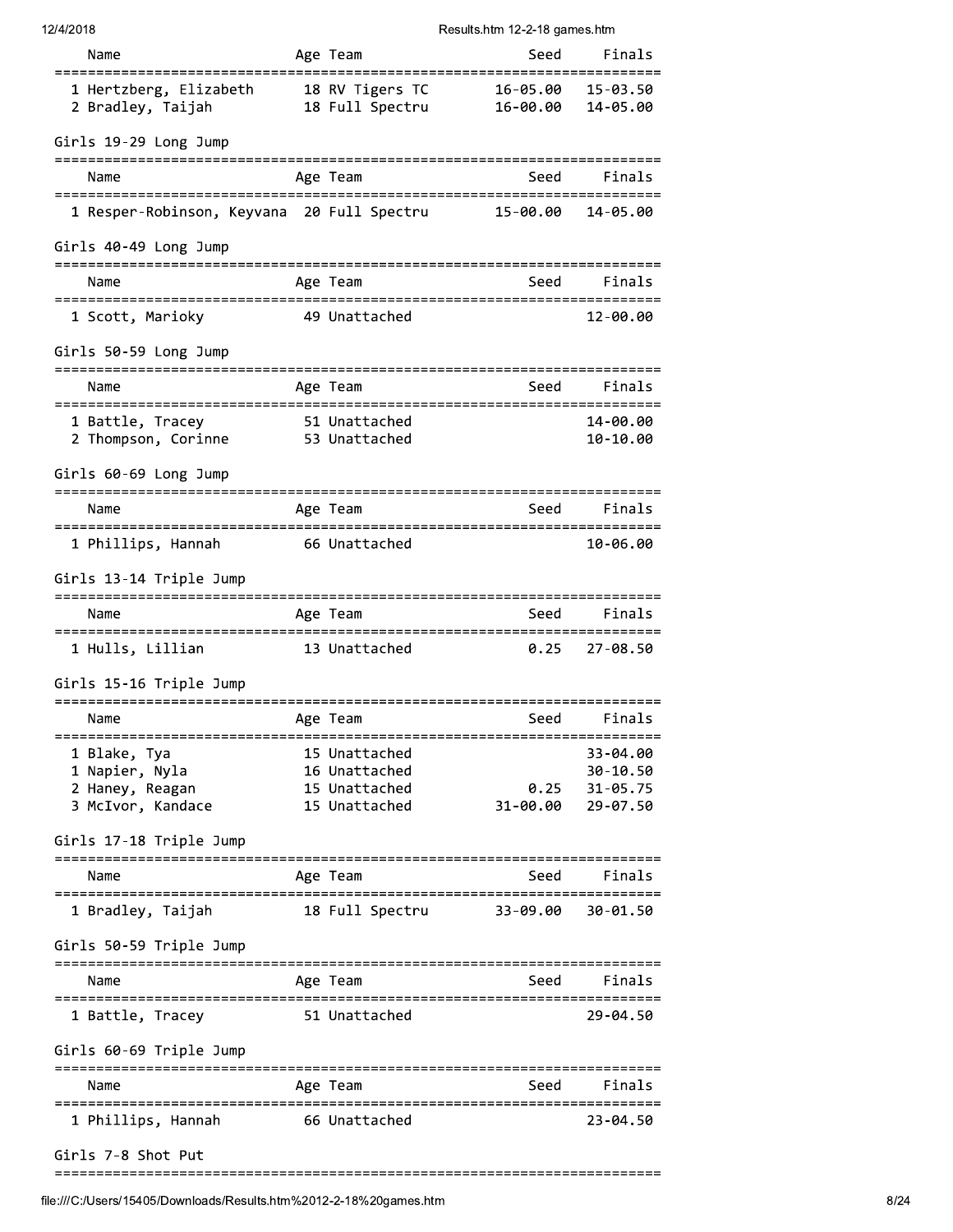| 12/4/2018 |  |
|-----------|--|
|-----------|--|

# its.htm 12-2-18 games.htm

| 12/4/2018                                                                  |           |                                    | Results.htm 12-2-18 games.htm                  |                         |
|----------------------------------------------------------------------------|-----------|------------------------------------|------------------------------------------------|-------------------------|
| Name                                                                       |           | Age Team                           | Seed                                           | Finals                  |
| 1 Reed, Iyanna<br>2 Adams, Iaisa                                           |           | 7 Unattached<br>8 RV Tigers TC     | $8 - 00.00$                                    | 15-00.50<br>10-07.00    |
| Girls 15-16 Shot Put                                                       |           |                                    |                                                |                         |
| =====================<br>Name                                              |           | -----------<br>Age Team            | =========================<br>Seed              | Finals                  |
| ====================================<br>1 Memmer, Kalei<br>2 James, Anayah |           | 15 RV Tigers TC<br>16 Port City Tr | =========================<br>29-05.00 28-10.50 | $16 - 10.00$            |
| Girls 17-18 Shot Put                                                       |           |                                    |                                                |                         |
| Name                                                                       |           | Age Team                           | Seed                                           | Finals                  |
| 1 Green, India                                                             |           | 17 Port City Tr                    |                                                | 29-03.50                |
| Girls 19-29 Shot Put                                                       |           |                                    |                                                |                         |
| Name                                                                       |           | Age Team                           | Seed                                           | Finals                  |
| 1 Berryman, Trevanna                                                       |           | 23 Unattached                      |                                                | 39-04.00                |
| 2 Coles, Micheala                                                          |           | 20 Full Spectru 31-00.00 30-08.50  |                                                |                         |
| 3 Edmonds, Jamesha<br>4 Coles, Bryanna                                     |           | 19 Full Spectru<br>19 Full Spectru | 23-00.00 26-10.00<br>27-00.00                  | 23-09.50                |
| Girls 30-39 Shot Put                                                       |           |                                    |                                                |                         |
| Name                                                                       |           | ----------<br>Age Team             | Seed                                           | Finals                  |
| 1 Kelly, Nicole                                                            |           | 38 Unattached                      |                                                | 33-06.50                |
| Girls 40-49 Shot Put                                                       |           |                                    |                                                |                         |
| ------------------------<br>Name                                           |           | ----------------<br>Age Team       | Seed                                           | Finals                  |
| ============================<br>1 Ingles, Penelope                         | ========= | 42 Unattached                      | 0.25                                           | 24-09.00                |
| 2 Scott, Marioky                                                           |           | 49 Unattached                      |                                                | $0.25$ 24-07.50         |
| Girls 50-59 Shot Put                                                       |           |                                    |                                                |                         |
| Name                                                                       |           | Age Team                           | Seed                                           | Finals                  |
| 1 Kelly, Linda                                                             |           | 58 Unattached                      |                                                | 26-04.50                |
| Girls 30-39 Weight Throw                                                   |           |                                    |                                                |                         |
| Name                                                                       |           | ---------<br>Age Team              | ----------------------------<br>Seed           | Finals                  |
| ------------------------<br>1 Kelly, Nicole                                |           | 38 Unattached                      |                                                | ===========<br>26-08.00 |
| Girls 40-49 Weight Throw                                                   |           |                                    |                                                |                         |
| Name                                                                       |           | Age Team                           | Seed                                           | Finals                  |
| 1 Ingles, Penelope                                                         |           | 42 Unattached                      | 0.25                                           | 39-01.00                |
| Girls 50-59 Weight Throw                                                   |           |                                    |                                                |                         |
| Name                                                                       |           | Age Team                           | Seed                                           | Finals                  |
| 1 Kelly, Linda                                                             |           | 58 Unattached                      |                                                | 18-05.00                |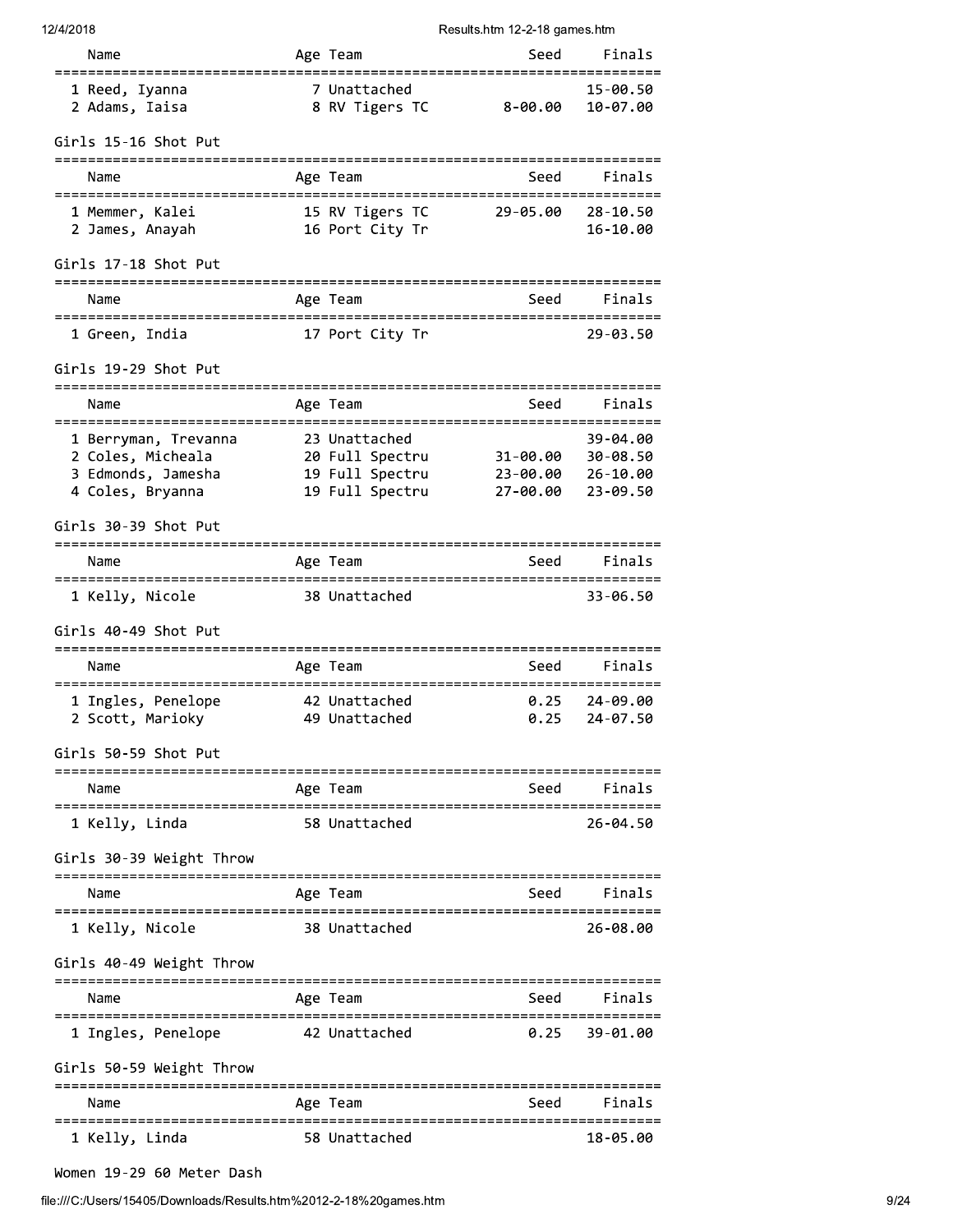| Name                                                                                                            |          | Age Team                                                       | Seed                                  | Finals                                  |                                                                     |
|-----------------------------------------------------------------------------------------------------------------|----------|----------------------------------------------------------------|---------------------------------------|-----------------------------------------|---------------------------------------------------------------------|
| 1 Stewart, Alexa                                                                                                |          | 21 Unattached                                                  |                                       | 7.90                                    |                                                                     |
| Women 30-39 60 Meter Dash                                                                                       |          |                                                                |                                       |                                         |                                                                     |
| Name                                                                                                            |          | Age Team                                                       | Seed                                  | Finals                                  |                                                                     |
| ======================================<br>1 Kelly, Nicole                                                       |          | 38 Unattached                                                  | ===================================== | 8.55                                    |                                                                     |
| Women 40-49 60 Meter Dash                                                                                       |          |                                                                |                                       |                                         |                                                                     |
| Name                                                                                                            |          | Age Team                                                       | Seed                                  | Finals                                  |                                                                     |
| 1 Walker, Melanie<br>2 Muhammad, Zakiyya<br>41 Unattached<br>3 Scott, Marioky                                   |          | 49 Unattached<br>49 Unattached                                 |                                       | 8.90<br>8.97<br>9.87                    |                                                                     |
| Women 50-59 60 Meter Dash                                                                                       |          |                                                                |                                       |                                         |                                                                     |
| Name                                                                                                            |          | Age Team                                                       | Seed                                  | Finals                                  |                                                                     |
| 1 Thompson, Corinne                                                                                             |          | 53 Unattached                                                  |                                       | 9.95                                    |                                                                     |
| Women 60-69 60 Meter Dash                                                                                       |          |                                                                |                                       |                                         |                                                                     |
| Name                                                                                                            |          | Age Team                                                       | Seed                                  | Finals                                  |                                                                     |
| 1 Gerber, Katherine                                                                                             |          | 65 Unattached                                                  |                                       | 11.85                                   |                                                                     |
| Women 40-49 60 Meter Hurdles                                                                                    |          |                                                                |                                       |                                         |                                                                     |
| Name                                                                                                            |          | Age Team                                                       | Seed                                  | Finals                                  |                                                                     |
| 2 Scott, Marioky                                                                                                |          | 49 Unattached                                                  |                                       | 11.36                                   |                                                                     |
| Women 80-89 60 Meter Hurdles                                                                                    |          |                                                                |                                       |                                         |                                                                     |
| Name                                                                                                            | Age Team |                                                                | seed Seed                             | Finals                                  |                                                                     |
| 1 Bradley, Taijah                                                                                               |          | 18 Full Spectru                                                |                                       | 10.71                                   |                                                                     |
| Boys 3-4 55 Meter Dash                                                                                          |          |                                                                |                                       |                                         |                                                                     |
| Name                                                                                                            |          | Age Team                                                       |                                       | Seed Finals                             |                                                                     |
| 1 Willis, Sincere<br>2 Bass, Cash<br>3 Cavaliere, Jude                                                          |          | 4 RV Tigers TC<br>4 Unattached<br>3 Unattached                 |                                       | 13.02<br>13.69<br>17.66                 |                                                                     |
| Boys 7-8 55 Meter Dash                                                                                          |          |                                                                |                                       |                                         |                                                                     |
| Name                                                                                                            |          | Age Team                                                       | Seed                                  | Finals                                  | - H#                                                                |
| 1 Burch, Ke'arion<br>2 King, Lucas<br>3 Wallace-Nop, Nisay 7 Unattached<br>4 Leftwich, Zyrion<br>5 Nixon, Jhett |          | 8 VA Raptors<br>8 VA Raptors<br>7 Unattached<br>8 RV Tigers TC | 15.01                                 | 8.87<br>9.96<br>10.04<br>10.45<br>10.70 | 2<br>$\overline{2}$<br>$\mathbf 2$<br>$\mathbf 2$<br>$\overline{2}$ |
| Boys 9-10 55 Meter Dash                                                                                         |          |                                                                |                                       |                                         |                                                                     |
| Name                                                                                                            |          | Age Team                                                       | Seed                                  | Finals                                  | H#                                                                  |

file:///C:/Users/15405/Downloads/Results.htm%2012-2-18%20games.htm

 $\begin{array}{c} 2 \\ 2 \\ 2 \\ 2 \end{array}$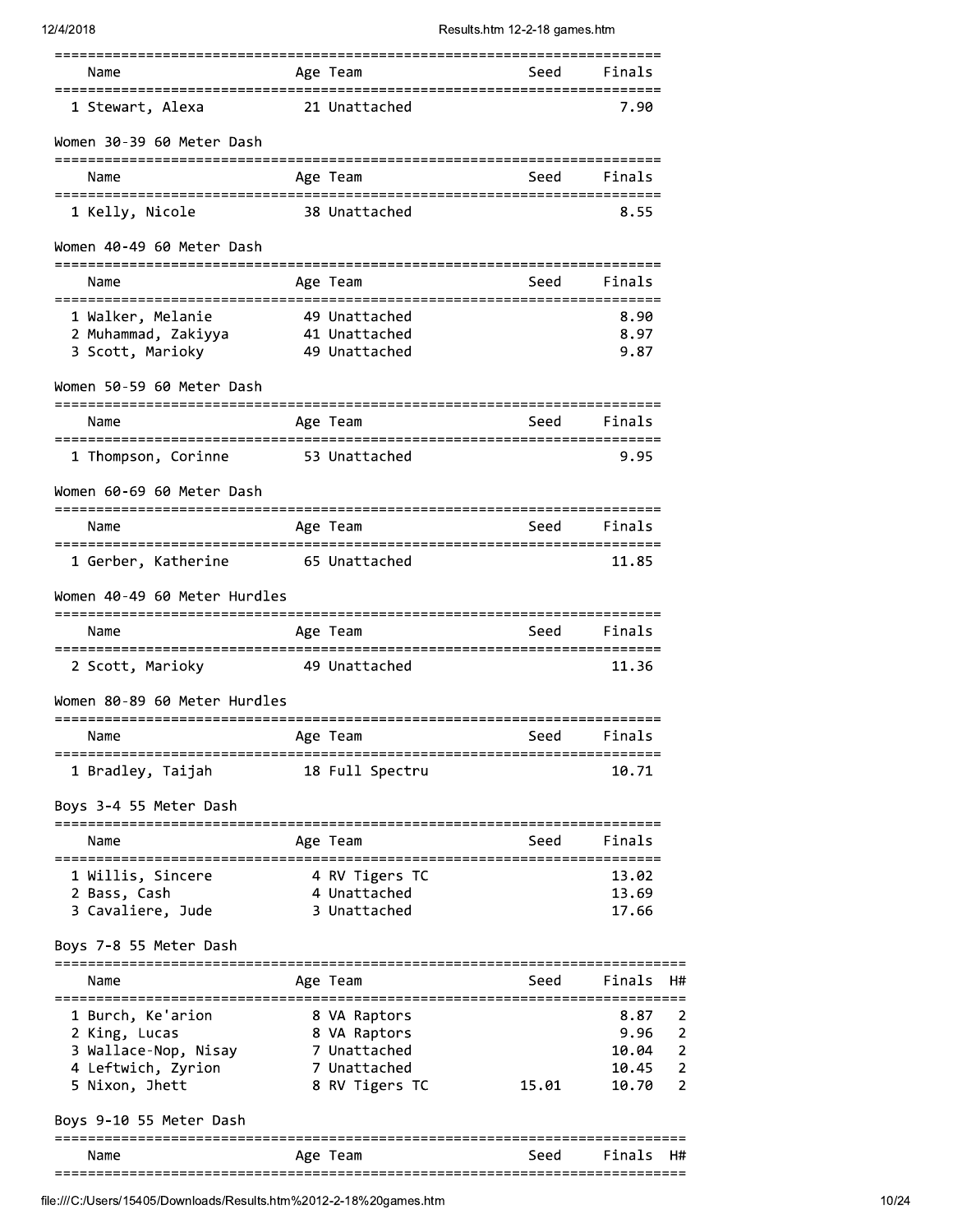#### 12/4/2018

# Results.htm 12-2-18 games.htm

| 1 Jones, Camran            | 10 Unattached            | 8.05 | 4             |
|----------------------------|--------------------------|------|---------------|
| 2 Hairston Taylor, Cameron | 10 VA Raptors            | 8.32 | 3             |
| 3 Custer, Holden           | 10 RV Tigers TC<br>10.90 | 8.51 | 3             |
| 4 Stovall, Gavin           | 10 RV Tigers TC          | 8.61 | 3             |
| 5 Anthony, Elijah          | 10 RV Tigers TC<br>12.01 | 8.95 | 3             |
| 6 Penn, Rhoyale            | 9 RV Tigers TC<br>11.05  | 9.07 | $\mathcal{L}$ |
| 7 Shepherd, Dyllan         | 10 RV Tigers TC<br>11.15 | 9.11 | 3             |
| 8 Morris, Xavier           | 10 Unattached            | 9.20 | 3             |
|                            |                          |      |               |

# Boys 11-12 55 Meter Dash

| Name                | Age Team        | Seed | Finals H# |                |
|---------------------|-----------------|------|-----------|----------------|
| 1 Coleman, Malachi  | 11 VA Raptors   | 9.10 | 7.53      | -4             |
| 2 Pratt, Michael    | 12 RV Tigers TC |      | 8.35      | -4             |
| 3 Shepherd, Jerrett | 12 RV Tigers TC |      | 8.37      | 4              |
| 4 Spencer, Amir     | 11 Unattached   |      | 8.74      | $\overline{4}$ |
| 5 Preston, Te'Juan  | 12 Unattached   |      | 8.84      | - 5            |
| 6 Boyd, Amarion     | 12 Unattached   |      | 11.45     | 4              |

# Boys 13-14 55 Meter Dash

| Name           |                  |  | Age Team        |  | Seed |  | Finals H# |     |  |  |
|----------------|------------------|--|-----------------|--|------|--|-----------|-----|--|--|
|                |                  |  |                 |  |      |  |           |     |  |  |
| 1 Jones, Micah |                  |  | 14 VA Raptors   |  |      |  | $6.98-5$  |     |  |  |
|                | 2 Narra, Charan  |  | 13 Unattached   |  |      |  | 7.99      | - 5 |  |  |
|                | 3 Forney, Khalil |  | 13 Port City Tr |  |      |  | 8.60      | - 5 |  |  |

# Boys 15-16 55 Meter Dash

| Name           |  | Age Team      | Seed | Finals H# |     |
|----------------|--|---------------|------|-----------|-----|
| 1 Davis, Manny |  | 16 Unattached |      | 7.37      | - 5 |

# Boys 17-18 55 Meter Dash

| Name                                                      | Age Team                                            | Seed | Finals H#                      |            |
|-----------------------------------------------------------|-----------------------------------------------------|------|--------------------------------|------------|
| 1 Pride, Tyler<br>2 Henry, Zaccheus<br>3 Keeling, Vincent | 18 Unattached<br>17 Port City Tr<br>17 RV Tigers TC | 6.95 | $6.72 \quad 5$<br>6.96<br>7.90 | - 5<br>- 5 |

Boys 5-6 200 Meter Dash

| Name           | Age Team     | Seed  | Finals |
|----------------|--------------|-------|--------|
| 1 King, Connor | 6 VA Raptors | 44.10 | 43.85  |

# Boys 7-8 200 Meter Dash

| Name                                                     | Age Team                                     | Seed  | Finals H#               |                                       |
|----------------------------------------------------------|----------------------------------------------|-------|-------------------------|---------------------------------------|
| 1 Burch, Ke'arion<br>2 King, Lucas<br>3 Leftwich, Zyrion | 8 VA Raptors<br>8 VA Raptors<br>7 Unattached | 31.80 | 33.13<br>39.55<br>40.50 | $\overline{2}$<br>$\mathcal{P}$<br>-1 |
| 4 Nixon, Jhett                                           | 8 RV Tigers TC                               | 49.00 | 45.89                   | $\mathcal{P}$                         |

# Boys 9-10 200 Meter Dash

| Name              |  | Age Team        | Seed  | Finals H# |  |  |  |
|-------------------|--|-----------------|-------|-----------|--|--|--|
| 1 Jones, Camran   |  | 10 Unattached   | 28.00 | 29.30     |  |  |  |
| 2 Anthony, Elijah |  | 10 RV Tigers TC | 37.23 | 34.52     |  |  |  |
| 3 Morris, Xavier  |  | 10 Unattached   |       | 34.63     |  |  |  |
| 4 Penn, Rhovale   |  | 9 RV Tigers TC  | 35.42 | 34.94     |  |  |  |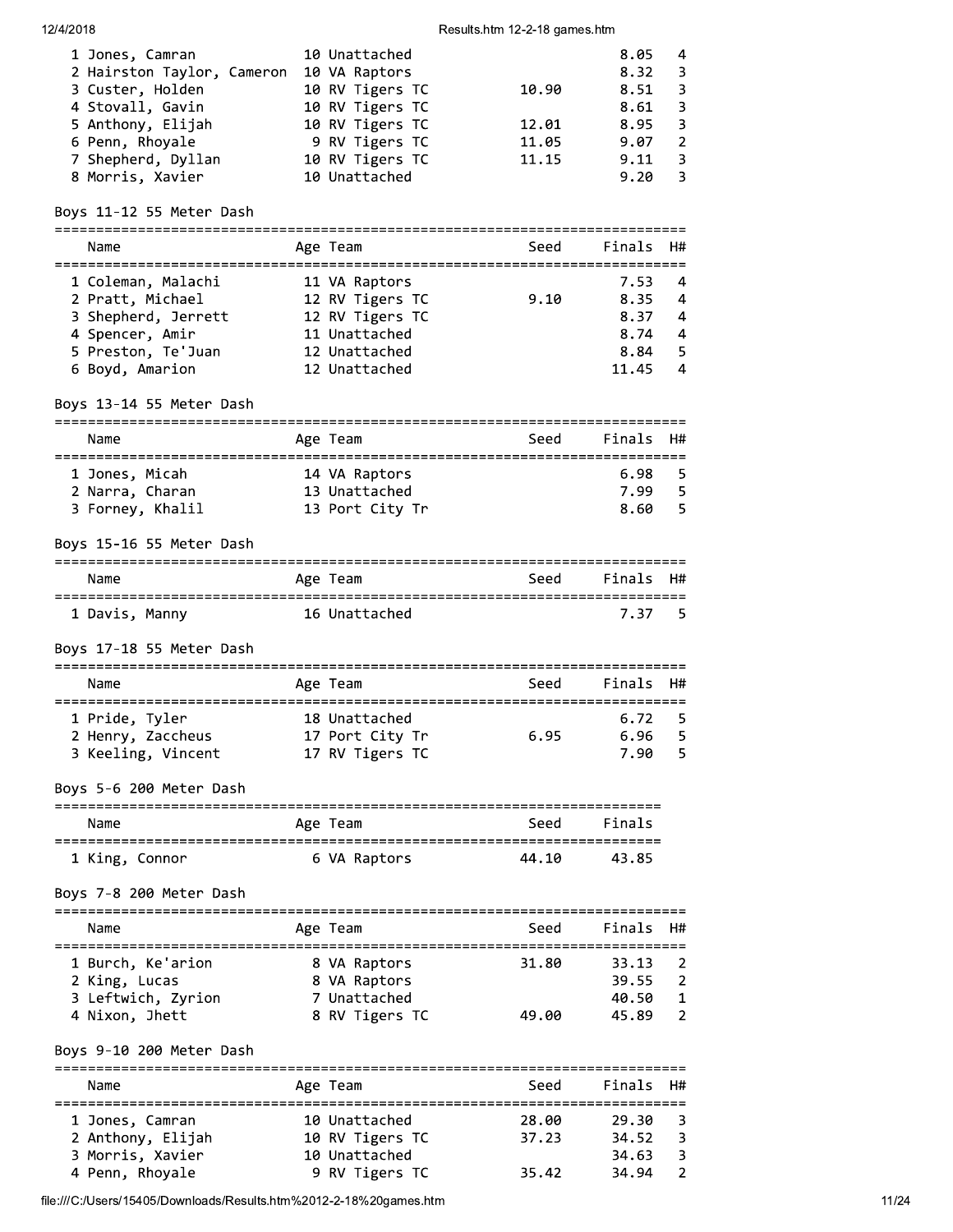| 5 Shepherd, Dyllan<br>10 RV Tigers TC<br>36.45 | 35.69 3 |  |
|------------------------------------------------|---------|--|
|------------------------------------------------|---------|--|

Boys 11-12 200 Meter Dash

| Name                |                   | Seed                                                                                                             |       |                         |
|---------------------|-------------------|------------------------------------------------------------------------------------------------------------------|-------|-------------------------|
| 1 Coleman, Malachi  |                   | 27.49                                                                                                            | 26.99 | $\overline{\mathbf{3}}$ |
|                     |                   | 30.56                                                                                                            |       | $\overline{4}$          |
| 3 Leftwich, Tyreece |                   |                                                                                                                  | 30.38 | 4                       |
| 4 Preston, Te'Juan  |                   |                                                                                                                  | 33.29 | -5.                     |
| 5 Spencer, Amir     |                   |                                                                                                                  | 33.62 | 4                       |
| 6 Reeves, Kaila     |                   |                                                                                                                  | 36.70 | 4                       |
|                     | 2 Simmons, Skylar | Age Team<br>11 VA Raptors<br>11 Port City Tr<br>12 Unattached<br>12 Unattached<br>11 Unattached<br>12 Unattached |       | Finals H#<br>28.31      |

# Boys 13-14 200 Meter Dash

| Name             | Age Team        | Seed | Finals H# |     |
|------------------|-----------------|------|-----------|-----|
| 1 Forney, Khalil | 13 Port City Tr |      | 30.82     | - 5 |

# Boys 17-18 200 Meter Dash

| Name                | Age Team        | Seed  | Finals H#      |     |
|---------------------|-----------------|-------|----------------|-----|
|                     |                 |       |                |     |
| 1 Henry, Zaccheus   | 17 Port City Tr | 24.34 | $24.63\quad 6$ |     |
| 2 Walker, Michael   | 18 Port City Tr | 25.00 | 25.23          | -6  |
| 3 Morrison, Deontra | 18 Full Spectru | 25.10 | 30.27          | - 6 |

# Boys 19-29 200 Meter Dash

| Name               | Age Team        | Seed  | Finals H# |     |
|--------------------|-----------------|-------|-----------|-----|
| 1 Graff, Austin    | 19 Unattached   | 23.11 | 23.15     | - 6 |
| 2 Carroll, Damario | 21 Full Spectru | 23.23 | 23.81     | -6  |
| 3 Whitehead, Kevon | 20 Full Spectru | 24.00 | 24.25     | - 6 |

# Boys 30-39 200 Meter Dash

| Name             | Age Team      | Seed  | Finals H# |    |
|------------------|---------------|-------|-----------|----|
| 1 Eichelman. Ian | 34 Unattached | 24.80 | -25.81    | -7 |

# Boys 40-49 200 Meter Dash

| Name                 | Age Team        | Seed  | Finals H# |                |
|----------------------|-----------------|-------|-----------|----------------|
|                      |                 |       |           |                |
| 1 Rutherford, Ernest | 40 Unattached   | 22.81 | 24.57     | - 7            |
| 2 Bunch Jr., Calvin  | 44 Unattached   |       | 24.62     | $\overline{7}$ |
| 3 Alderton, Adam     | 44 Unattached   | 23.90 | 24.85     | $\overline{7}$ |
| 4 Jones, Leonard     | 47 Unattached   | 24.00 | 25.59     | - 7            |
| 5 Ballard, Anthony   | 46 Port City Tr | 30.00 | 26.78     | $\overline{7}$ |
|                      |                 |       |           |                |

#### Boys 50-59 200 Meter Dash

| Name                 |  | Seed                                                                                          | Finals H# |     |
|----------------------|--|-----------------------------------------------------------------------------------------------|-----------|-----|
| 1 Curtis, John       |  | 24.50                                                                                         | 25.66     | - 8 |
| 2 Grier, Jeffrey     |  | 29.35                                                                                         | 29.84     | -8  |
| 3 Pryor, John        |  | 29.10                                                                                         | 30.40     | -8  |
| 4 Hightower, Charlie |  |                                                                                               | 33.97     | -8  |
| 5 Stith, Larry       |  | 25.00                                                                                         | 51.18     | -8  |
|                      |  | Age Team<br>53 Unattached<br>52 Unattached<br>58 Unattached<br>57 Unattached<br>50 Unattached |           |     |

# Boys 60-69 200 Meter Dash

| $ -$              |             |      |        | -- |  |  |
|-------------------|-------------|------|--------|----|--|--|
| Name              | Age<br>'eam | Seed | Finals | H# |  |  |
| $-$<br>__<br>$ -$ |             |      |        |    |  |  |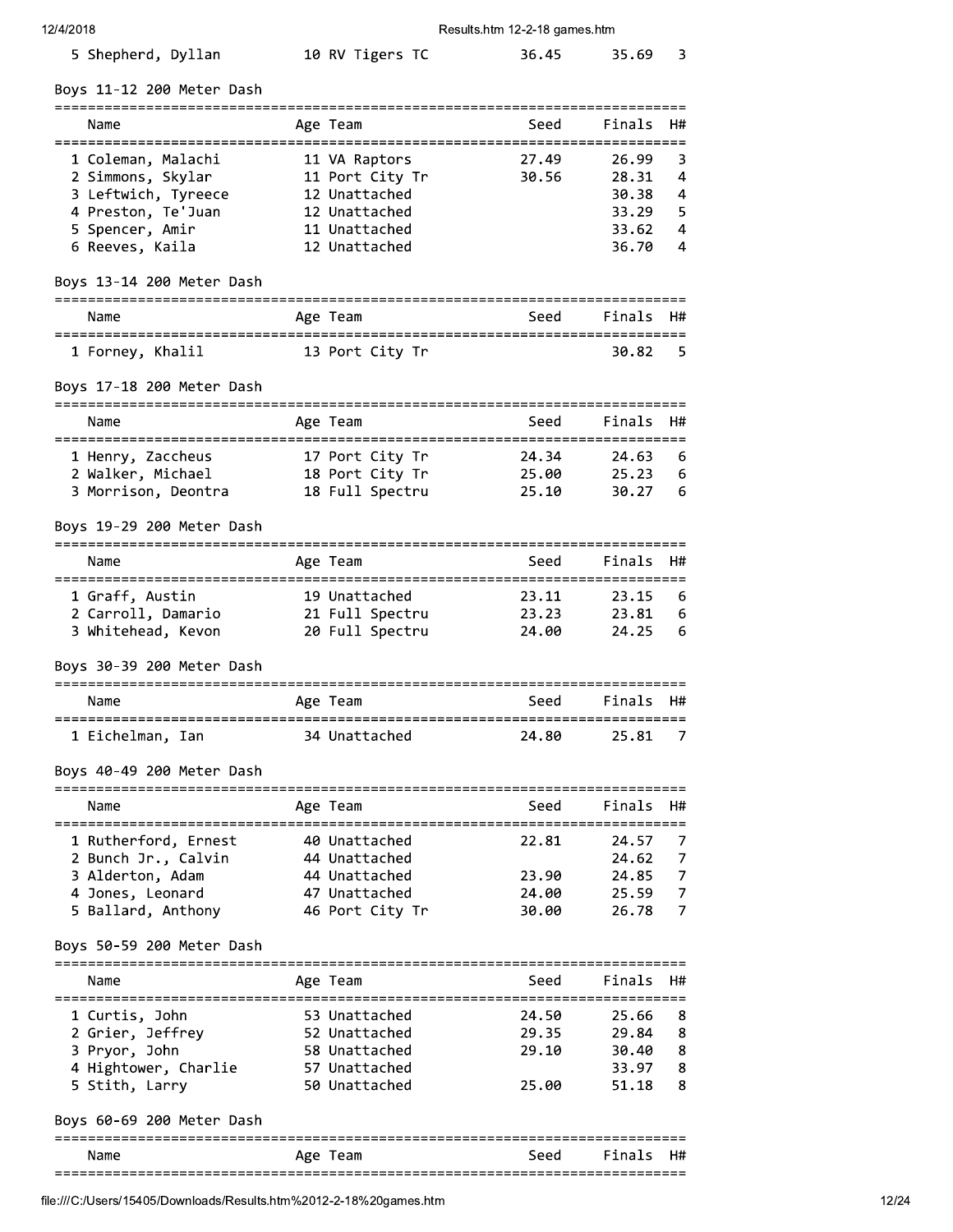| 1 Mason, Andrew     | 64 Unattached | 28.40 | 31.46 9  |  |
|---------------------|---------------|-------|----------|--|
| 2 Ruozzi, Richard   | 67 Unattached | 35.00 | 35.29 9  |  |
| 3 Campbell, Scott   | 67 Unattached | 9.58  | 35.37 10 |  |
| 4 Williams, Gregory | 62 Unattached | 39.00 | 40.10 9  |  |

Boys 70-79 200 Meter Dash

| Name             | Age Team      | Seed  | Finals H# |     |
|------------------|---------------|-------|-----------|-----|
| 1 Guinn, Mike    | 73 Unattached | 36.00 | 36.11 10  |     |
| 2 Collins, Jim   | 74 Unattached | 37.00 | 36.61 10  |     |
| 3 Rhoad, William | 77 Unattached | 35.67 | 39.97     | -10 |

# Boys 80-89 200 Meter Dash

| Name              | Age Team       | Seed | Finals |
|-------------------|----------------|------|--------|
| 2 Willis, Sincere | 4 RV Tigers TC |      | 52.40  |

# Boys 7-8 400 Meter Dash

| Name              | Age Team       | Seed    | Finals  |
|-------------------|----------------|---------|---------|
| 1 Burch, Ke'arion | 8 VA Raptors   | 1:28.00 | 1:21.45 |
| 2 King, Lucas     | 8 VA Raptors   |         | 1:30.97 |
| 3 Nixon, Jhett    | 8 RV Tigers TC |         | 1:43.69 |

# Boys 9-10 400 Meter Dash

| Name              | Age Team        | Seed | Finals  |
|-------------------|-----------------|------|---------|
| 1 Custer, Holden  | 10 RV Tigers TC | า 30 | 1:19.07 |
| 2 Anthony, Elijah | 10 RV Tigers TC | 1.38 | 1:21.19 |

#### Boys 11-12 400 Meter Dash

| Name                                                                                                                        | Age Team                                                                                                   | Seed                            | Finals H#                                                      |                                                                 |
|-----------------------------------------------------------------------------------------------------------------------------|------------------------------------------------------------------------------------------------------------|---------------------------------|----------------------------------------------------------------|-----------------------------------------------------------------|
| 1 Simmons, Skylar<br>2 Leftwich, Tyreece<br>3 Austin, DeShawn<br>4 Pratt, Michael<br>5 Shepherd, Jerrett<br>6 Reeves, Kaila | 11 Port City Tr<br>12 Unattached<br>11 RV Tigers TC<br>12 RV Tigers TC<br>12 RV Tigers TC<br>12 Unattached | 1:08.50<br>1.19<br>1.30<br>1.25 | 1:04.48<br>1:06.42<br>1:08.04<br>1:09.58<br>1:15.31<br>1:30.57 | $\overline{2}$<br>$\overline{\mathbf{3}}$<br>1<br>3<br>-3<br>З. |
| 7 Weaver, Wyatt                                                                                                             | 11 Unattached                                                                                              | 1:25.20                         | 1:31.12                                                        | $\overline{2}$                                                  |
|                                                                                                                             |                                                                                                            |                                 |                                                                |                                                                 |

# Boys 13-14 400 Meter Dash

| Name |                                      | Age Team                         | Seed    | Finals H#          |            |
|------|--------------------------------------|----------------------------------|---------|--------------------|------------|
|      | 1 Davis, Zachary<br>2 Forney, Khalil | 13 Unattached<br>13 Port City Tr | 59.00   | 1:02.16<br>1:08.36 | - 4<br>- 3 |
|      | 3 Narra, Charan                      | 13 Unattached                    | 1:10.00 | 1:10.39            | - 3        |

# Boys 17-18 400 Meter Dash

| Name               | Age Team        | Seed  | Finals H# |                |
|--------------------|-----------------|-------|-----------|----------------|
| 1 Fulani, Muhammad | 18 Full Spectru | 54.00 | 53.27     | $\overline{a}$ |
| 2 Keeling, Vincent | 17 RV Tigers TC |       | 1:02.36   | $\overline{4}$ |

# Boys 19-29 400 Meter Dash

| __   |            |      |    |
|------|------------|------|----|
| Name | Age<br>eam | ina. | H# |
| ---  |            |      |    |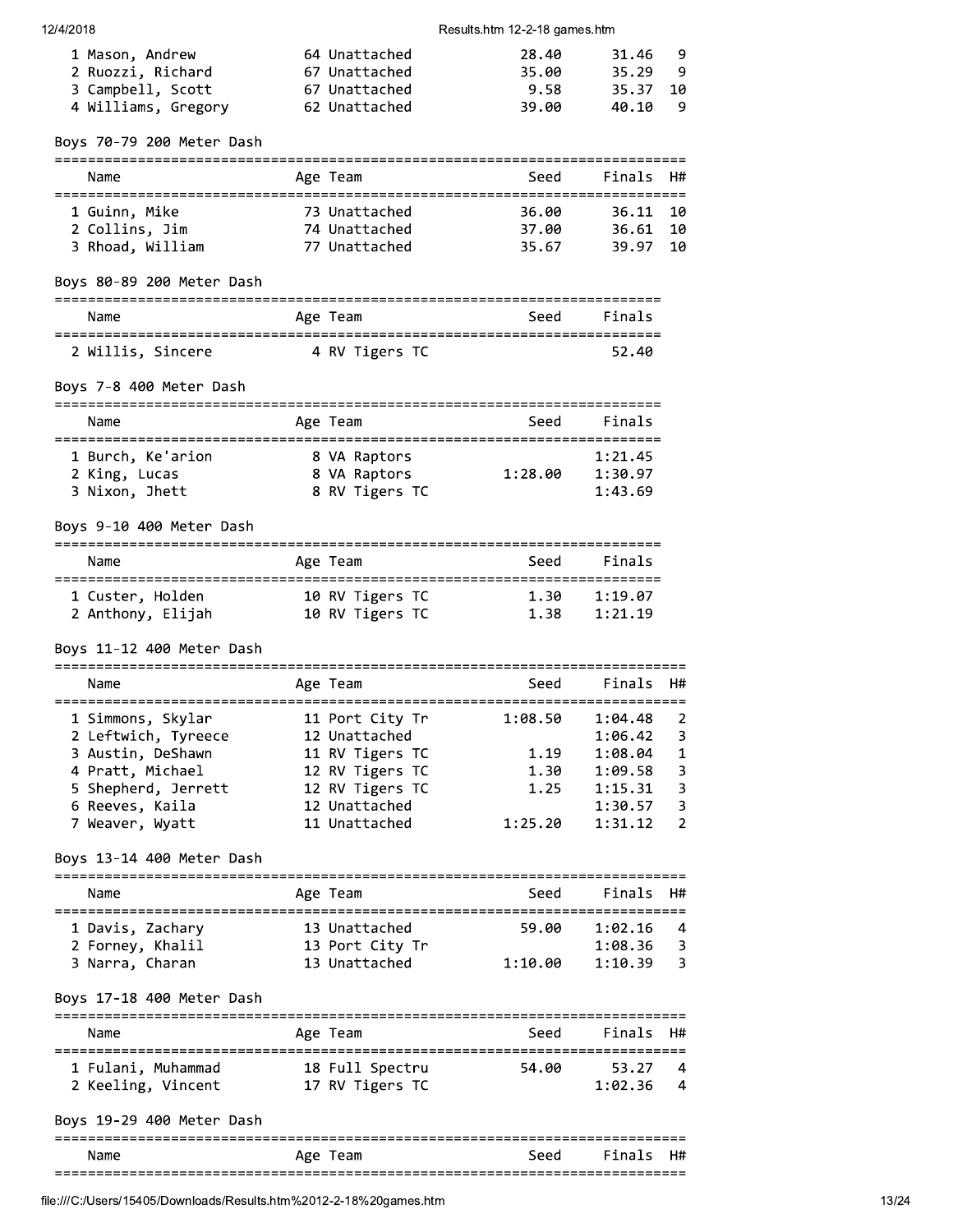| 12/4/2018                                                          |                                | Results.htm 12-2-18 games.htm           |                |        |
|--------------------------------------------------------------------|--------------------------------|-----------------------------------------|----------------|--------|
| 1 Whitehead, Kevon                                                 | 20 Full Spectru                | 54.17                                   | 54.31          | 4      |
| 2 Fenner, Devine                                                   | 19 Full Spectru                | 53.64                                   | 54.69          | 4      |
| 3 Silver, Cire                                                     | 24 Port City Tr                |                                         | 55.04          | 4      |
| Boys 30-39 400 Meter Dash<br>=====================                 | ============                   |                                         |                |        |
| Name                                                               | Age Team                       | Seed                                    | Finals         | H#     |
| 1 Peyton, Stanley                                                  | 32 Unattached                  | 50.00                                   | 52.41          | 5      |
| Boys 40-49 400 Meter Dash                                          |                                |                                         |                |        |
| Name                                                               | Age Team                       | Seed                                    | Finals         | H#     |
| 1 Alderton, Adam                                                   | 44 Unattached                  | 53.50                                   | 54.71          | 5      |
| 2 Ballard, Anthony 16 Port City Tr 1:20.00                         |                                |                                         | 1:02.58        | 5      |
| Boys 50-59 400 Meter Dash                                          |                                |                                         |                |        |
| Name                                                               | Age Team                       | Seed                                    | Finals         | H#     |
| 1 Curtis, John                                                     | 53 Unattached                  | 55.00                                   | 57.53          | 5      |
| 2 Pryor, John                                                      | 58 Unattached                  | 1:00.00                                 | 1:09.21        | 5      |
| Boys 60-69 400 Meter Dash                                          |                                |                                         |                |        |
| Name                                                               | Age Team                       | Seed                                    | Finals         | H#     |
| 1 Samaha, Richard                                                  | 60 Unattached                  | ============================<br>1:08.00 | 1:06.74        | 5      |
| 2 Campbell, Scott                                                  | 67 Unattached                  | 1:16.20                                 | 1:18.42        | 6      |
| 3 Ruozzi, Richard                                                  | 67 Unattached                  | 1:20.00                                 | 1:20.58        | 6      |
| 4 Williams, Gregory<br>-- Lambert, John                            | 62 Unattached<br>60 Unattached | 1:29.00                                 | 1:36.15<br>DNF | 6<br>6 |
| Boys 70-79 400 Meter Dash                                          |                                |                                         |                |        |
| Name                                                               | Age Team                       | Seed                                    | Finals         | H#     |
|                                                                    |                                |                                         |                |        |
| 1 Collins, Jim                                                     | 74 Unattached                  | 1:18.00                                 | 1:25.91        | 6      |
| 2 Guinn, Mike                                                      | 73 Unattached                  | 36.00                                   | 1:28.24        | 6      |
| Boys 7-8 800 Meter Run                                             |                                |                                         |                |        |
| Name                                                               | Age Team                       | Seed                                    | Finals         |        |
| 1 King, Lucas                                                      | 8 VA Raptors                   | 3:11.00                                 | 3:24.34        |        |
| Boys 11-12 800 Meter Run<br>-------------------------------------- |                                | ===============================         |                |        |
| Name                                                               | Age Team                       | Seed                                    | Finals         |        |
| :=============                                                     |                                |                                         |                |        |
|                                                                    |                                |                                         |                |        |

Name Age Team Seed  $Finals$ 1 Davis, Zachary 13 Unattached  $2:30.00$  $2:48.75$ 

# Boys 30-39 800 Meter Run

| Name              | Age Team      | Seed    | Finals H# |  |
|-------------------|---------------|---------|-----------|--|
| 1 Peyton, Stanley | 32 Unattached | 2:00.00 | 2:23.24   |  |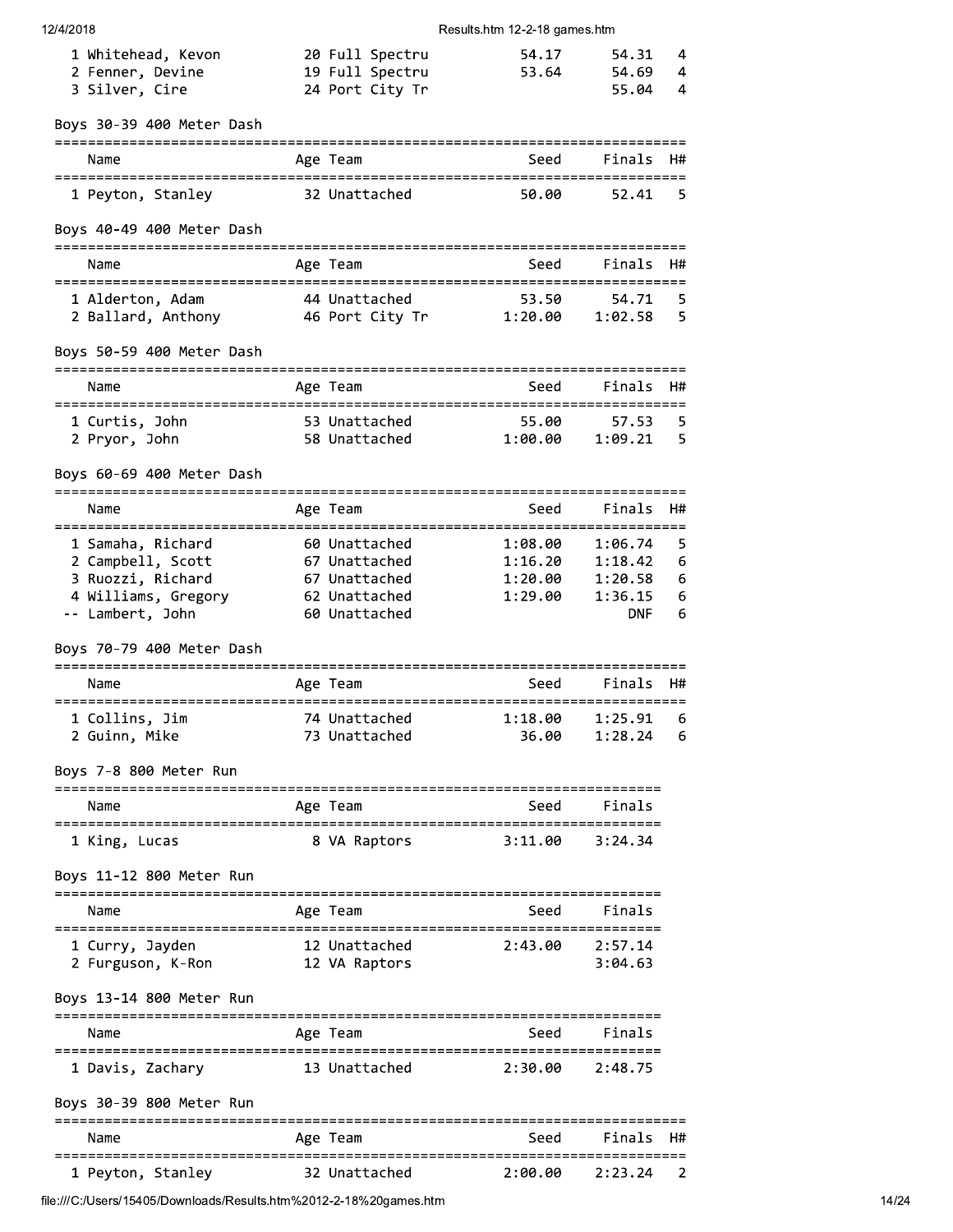| 12/4/2018                                             | Results.htm 12-2-18 games.htm |                                                 |                                   |                               |    |  |
|-------------------------------------------------------|-------------------------------|-------------------------------------------------|-----------------------------------|-------------------------------|----|--|
| Boys 40-49 800 Meter Run                              |                               |                                                 |                                   |                               |    |  |
| Name                                                  |                               | Age Team                                        | Seed                              | Finals                        | H# |  |
| 1 Stewart, Tim<br>2 Almarode, Andy                    |                               | 49 Unattached<br>42 Unattached                  | 2:20.00<br>2:44.00                | 2:25.29<br>2:40.16            |    |  |
| Boys 60-69 800 Meter Run                              |                               |                                                 |                                   |                               |    |  |
| Name                                                  |                               | Age Team                                        | Seed                              | Finals                        | H# |  |
| 1 Samaha, Richard<br>2 Ruozzi, Richard                |                               | 60 Unattached<br>67 Unattached                  | 2:27.00<br>3:15.00                | 2:38.81<br>3:53.10            |    |  |
| Boys 70-79 800 Meter Run                              |                               |                                                 |                                   |                               |    |  |
| Name                                                  |                               | Age Team                                        | Seed                              | Finals                        | H# |  |
| 1 Collins, Jim                                        |                               | 74 Unattached                                   | 3:15.00                           | 3:44.65                       |    |  |
| Boys 7-8 1500 Meter Run                               |                               |                                                 |                                   |                               |    |  |
| Name                                                  |                               | Age Team                                        | Seed                              | Finals                        |    |  |
| 1 King, Lucas                                         |                               | 8 VA Raptors                                    | 6:11.00                           | 6:31.09                       |    |  |
| Boys 11-12 1500 Meter Run                             |                               |                                                 |                                   |                               |    |  |
| Name                                                  |                               | Age Team                                        | Seed                              | Finals                        |    |  |
| 1 Furguson, K-Ron<br>2 Curry, Jayden                  |                               | 12 VA Raptors<br>12 Unattached                  | 5:18.00                           | 4:59.55<br>5:41.34            |    |  |
| Boys 13-14 1500 Meter Run                             |                               | -----------                                     |                                   |                               |    |  |
| Name<br>===============                               | -----------                   | Age Team                                        | Seed<br>========================= | Finals                        |    |  |
| 1 Sterling, Eli<br>2 Armentrout, Rupert 13 Unattached |                               | 14 Unattached                                   | 5:00.00<br>7:02.00                | 4:55.15<br>5:01.39            |    |  |
| Boys 15-16 1500 Meter Run                             |                               |                                                 |                                   |                               |    |  |
| Name                                                  |                               | Age Team                                        | Seed                              | Finals                        |    |  |
| 1 Wright, Caleb                                       |                               | 16 Unattached                                   |                                   | 4:35.20                       |    |  |
| Boys 19-29 1500 Meter Run                             |                               |                                                 | -------------                     |                               |    |  |
| Name                                                  |                               | ==============<br>Age Team                      | Seed                              | Finals                        |    |  |
| 1 Johnson, Collin                                     |                               | 24 Unattached                                   |                                   | :==============<br>5:19.46    |    |  |
| Boys 40-49 1500 Meter Run                             |                               |                                                 |                                   |                               |    |  |
| Name                                                  |                               | Age Team                                        | Seed                              | Finals                        |    |  |
| 1 Almarode, Andy<br>2 Bridges, Greg<br>3 King, Todd   |                               | 42 Unattached<br>43 Unattached<br>45 Unattached | 5:18.00                           | 5:21.32<br>5:48.95<br>6:31.32 |    |  |
| Boys 13-14 3000 Meter Run                             |                               |                                                 |                                   |                               |    |  |
| Name                                                  |                               | Age Team                                        | Seed                              | Finals                        |    |  |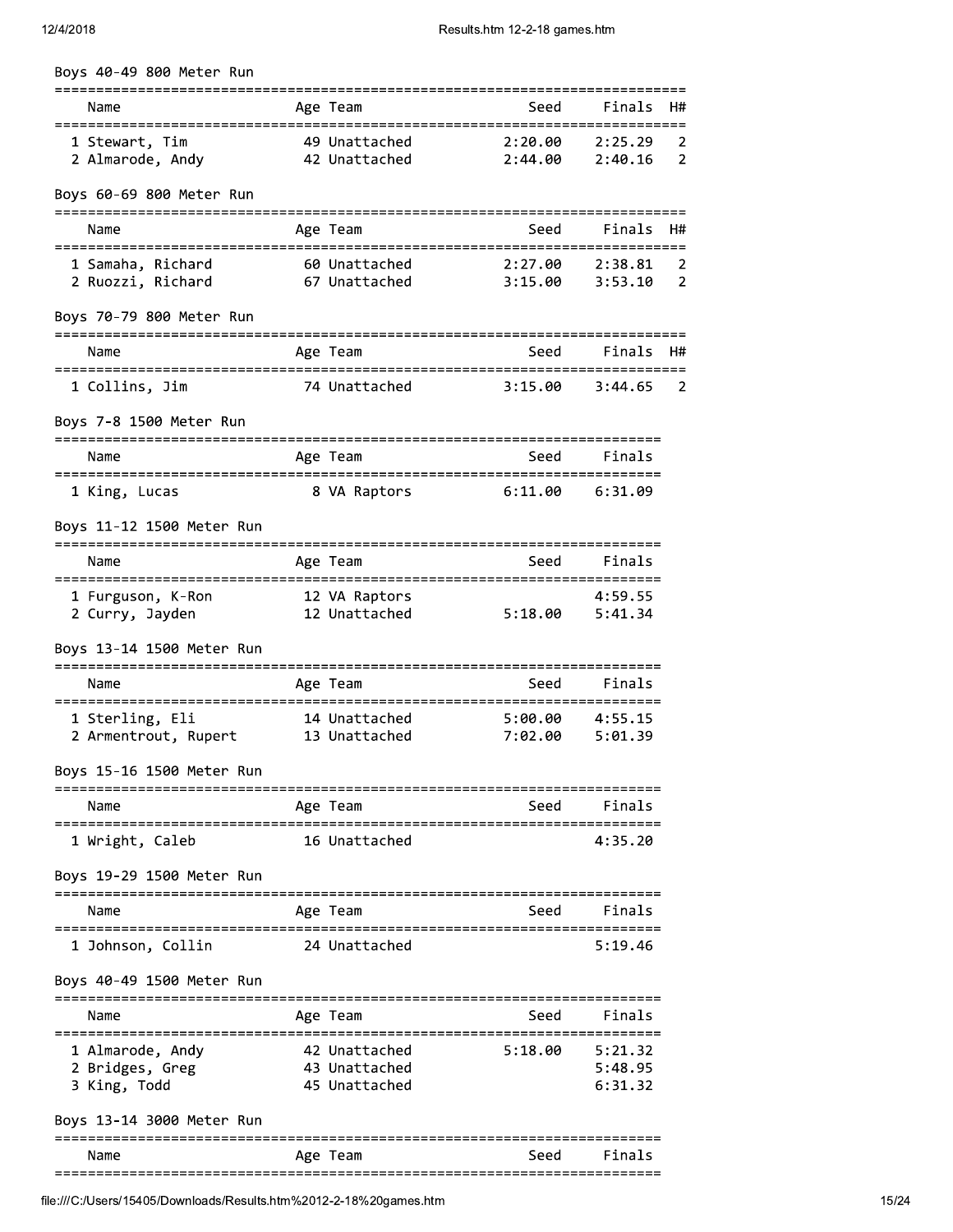| 12/4/2018 |  |
|-----------|--|
|-----------|--|

| 1 Armentrout, Rupert                                 | 13 Unattached        | 12:02.00 | 14:23.07           |
|------------------------------------------------------|----------------------|----------|--------------------|
| Boys 15-16 3000 Meter Run                            |                      |          |                    |
| Name                                                 | Age Team             | Seed     | Finals             |
| 1 Wright, Caleb                                      | 16 Unattached        |          | 10:29.31           |
|                                                      |                      |          |                    |
| Boys 19-29 3000 Meter Run                            |                      |          |                    |
| Name                                                 | Age Team             | Seed     | Finals             |
| 1 Johnson, Collin                                    | 24 Unattached        |          | 12:07.86           |
| Boys 40-49 3000 Meter Run                            |                      |          |                    |
| Name                                                 | Age Team             | Seed     | Finals             |
| 1 Bridges, Greg                                      | 43 Unattached        |          | 13:08.16           |
| Boys 50-59 3000 Meter Run                            |                      |          |                    |
| Name                                                 | Age Team             | Seed     | Finals             |
| 1 Shaw, Roscoe                                       | 58 Unattached        |          | 14:02.15           |
| Boys 11-12 55 Meter Hurdles                          |                      |          |                    |
| Name                                                 | Age Team             | Seed     | Finals             |
| 1 Smith, Jabari<br>2 Austin, DeShawn 11 RV Tigers TC | 11 Unattached        | 10.05    | 9.42<br>9.77       |
|                                                      |                      |          |                    |
| Boys 13-14 55 Meter Hurdles                          |                      |          |                    |
| Name                                                 | Age Team             | Seed     | Finals             |
| 1 Humble, Hunter                                     | 14 Unattached        | 11.50    | 11.55              |
| Boys 17-18 55 Meter Hurdles                          |                      |          |                    |
| Name                                                 | Age Team             | Seed     | Finals             |
| 1 Walker, Michael                                    | 18 Port City Tr      |          | 8.32               |
| Boys 7-8 4x400 Meter Relay                           | -------------------- |          |                    |
| Team                                                 |                      | Seed     | Finals             |
| ' A '<br>1 Unattached                                |                      |          | 4:04.00            |
| 'B'<br>2 Unattached                                  |                      |          | 4:06.00            |
| Boys 9-10 4x400 Meter Relay                          |                      |          |                    |
| Team                                                 |                      | Seed     | Finals             |
| 'А'<br>1 Unattached<br>'B'<br>2 Unattached           |                      |          | 4:04.00<br>4:06.00 |
| Boys 11-12 4x400 Meter Relay                         |                      |          |                    |
| Team                                                 |                      | Seed     | Finals             |
| 'A'<br>1 Unattached                                  |                      |          | 4:04.00            |
| 'B'<br>2 Unattached                                  |                      |          | 4:06.00            |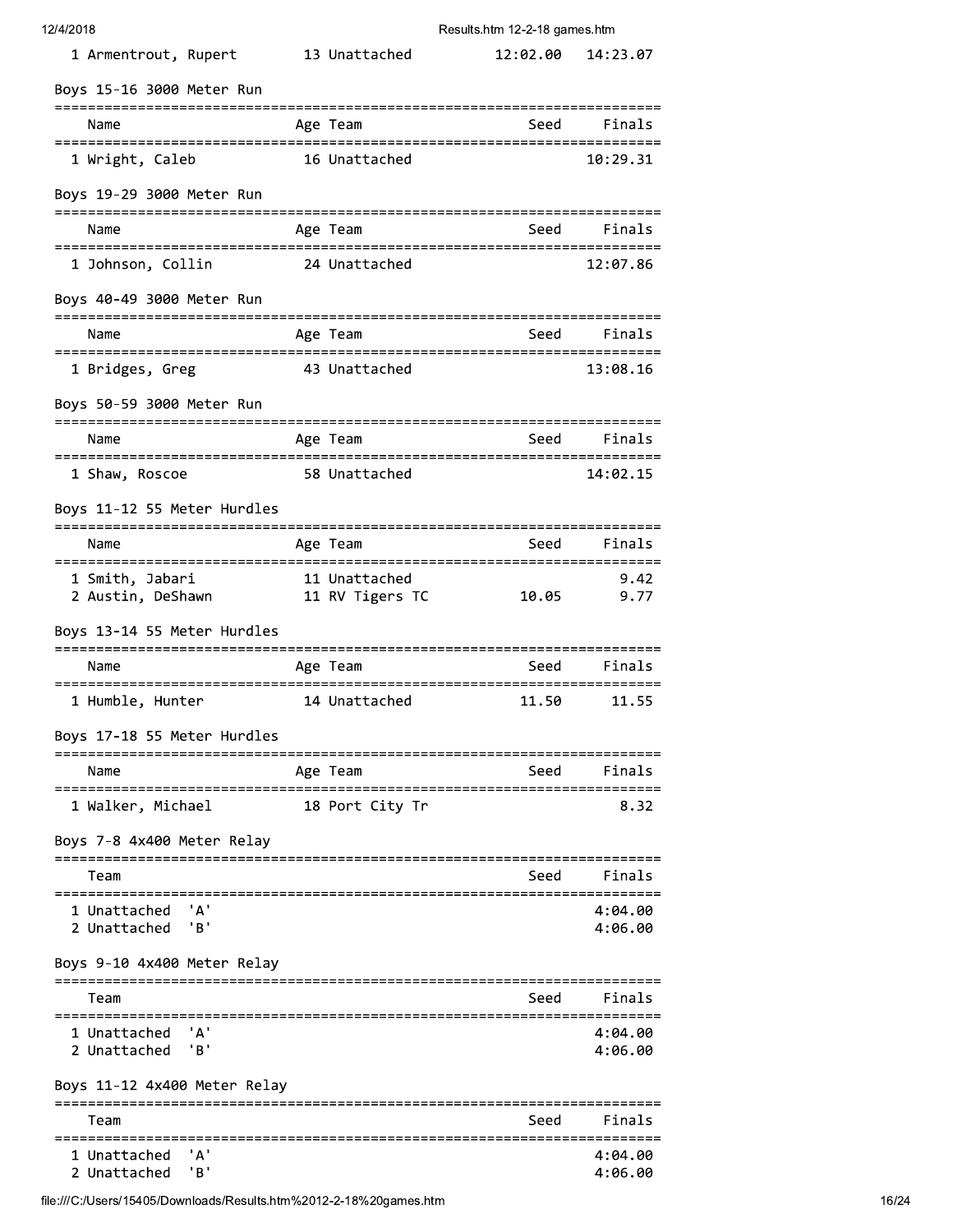| 12/4/2018                                             |                                      | Results.htm 12-2-18 games.htm            |                    |
|-------------------------------------------------------|--------------------------------------|------------------------------------------|--------------------|
| Boys 13-14 4x400 Meter Relay                          |                                      |                                          |                    |
| Team                                                  |                                      | Seed                                     | Finals             |
| 1 Unattached<br>2 Unattached                          | 'А'<br>"B"                           |                                          | 4:04.00<br>4:06.00 |
| Boys 15-16 4x400 Meter Relay                          |                                      |                                          |                    |
| ======:<br>Team                                       |                                      | Seed                                     | Finals             |
| 1 Unattached                                          | 'A'                                  |                                          | 4:04.00            |
| 2 Unattached                                          | 'B'                                  |                                          | 4:06.00            |
| Boys 17-18 4x400 Meter Relay                          |                                      |                                          |                    |
| Team                                                  |                                      | Seed                                     | Finals             |
| 1 Unattached                                          | 'А'                                  |                                          | 4:04.00            |
| 2 Unattached                                          | 'B'                                  |                                          | 4:06.00            |
| Boys 19-29 4x400 Meter Relay                          |                                      |                                          |                    |
| Team                                                  |                                      | =========================<br>Seed        | Finals             |
| =====================<br>1 Unattached<br>2 Unattached | ' A '<br>'B'                         |                                          | 4:04.00<br>4:06.00 |
| Boys 30-39 4x400 Meter Relay                          |                                      |                                          |                    |
| Team                                                  | ==================================== | ================================<br>Seed | Finals             |
| ============                                          |                                      |                                          |                    |
| 1 Unattached<br>2 Unattached                          | 'A'<br>'B'                           |                                          | 4:04.00<br>4:06.00 |
| Boys 40-49 4x400 Meter Relay                          |                                      |                                          |                    |
| Team                                                  |                                      | Seed                                     | Finals             |
| 1 Unattached                                          | 'А'                                  |                                          | 4:04.00            |
| 2 Unattached                                          | 'B'                                  |                                          | 4:06.00            |
| Boys 50-54 4x400 Meter Relay                          |                                      |                                          |                    |
| Team                                                  |                                      | Seed                                     | Finals             |
| 1 Unattached                                          | 'A'                                  |                                          | 4:04.00            |
| 2 Unattached                                          | 'B'                                  |                                          | 4:06.00            |
| Boys 55-59 4x400 Meter Relay                          |                                      |                                          |                    |
| Team                                                  |                                      | Seed                                     | Finals             |
| 1 Unattached                                          | 'A'                                  |                                          | 4:04.00            |
| 2 Unattached                                          | 'B'                                  |                                          | 4:06.00            |
| Boys 60-64 4x400 Meter Relay                          |                                      |                                          |                    |
| Team                                                  |                                      | Seed                                     | Finals             |
| 1 Unattached                                          | ' Δ'                                 |                                          | 4:04.00            |
| 2 Unattached                                          | 'B'                                  |                                          | 4:06.00            |

8oys 65-69 4x400 Meter Relay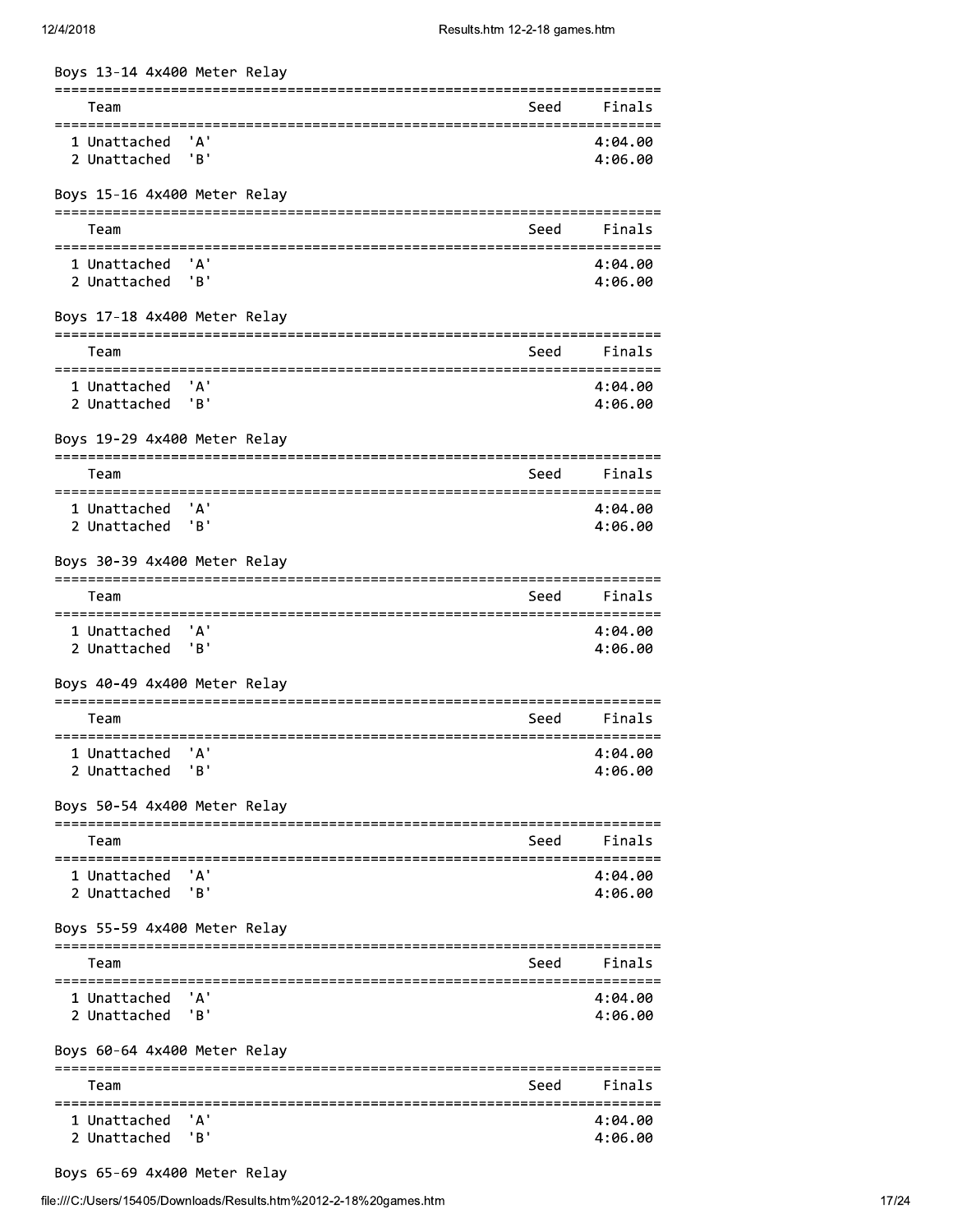| Team                                                              |                   |                                           | Seed                     | Finals             |
|-------------------------------------------------------------------|-------------------|-------------------------------------------|--------------------------|--------------------|
| ' A '<br>1 Unattached<br>'в'<br>2 Unattached                      |                   |                                           |                          | 4:04.00<br>4:06.00 |
| Boys 70-74 4x400 Meter Relay                                      |                   |                                           |                          |                    |
| ================================<br>Team                          |                   |                                           | Seed                     | Finals             |
| ===========<br>1 Unattached<br>' A '<br>'B'<br>2 Unattached       |                   |                                           |                          | 4:04.00<br>4:06.00 |
| Boys 75-79 4x400 Meter Relay<br>$=$ $=$ $=$ $=$ $=$               |                   |                                           |                          |                    |
| Team                                                              |                   |                                           | Seed                     | Finals             |
| 1 Unattached<br>' A '<br>'B'<br>2 Unattached                      |                   |                                           |                          | 4:04.00<br>4:06.00 |
| Boys 80-84 4x400 Meter Relay                                      |                   |                                           |                          |                    |
| Team                                                              |                   |                                           | Seed                     | Finals             |
| ===================<br>'А'<br>1 Unattached<br>'B'<br>2 Unattached |                   |                                           | ======================== | 4:04.00<br>4:06.00 |
| Boys 85-89 4x400 Meter Relay<br>=====================             | ================= |                                           |                          |                    |
| Team                                                              |                   |                                           | Seed                     | Finals             |
| =============<br>'А'<br>1 Unattached<br>'B'<br>2 Unattached       |                   | ======================                    | =======================  | 4:04.00<br>4:06.00 |
| Boys 90+ 4x400 Meter Relay                                        |                   |                                           |                          |                    |
| Team<br>===========                                               |                   |                                           | Seed                     | Finals             |
| ' A '<br>1 Unattached<br>'в'<br>2 Unattached                      |                   |                                           |                          | 4:04.00<br>4:06.00 |
| Boys 9-10 High Jump                                               |                   |                                           | =====================    |                    |
| Name<br>---------                                                 |                   | Age Team                                  | Seed                     | Finals             |
| -- Stovall, Gavin                                                 | ==============    | ======================<br>10 RV Tigers TC | 4-00.00                  | NΗ                 |
| Boys 11-12 High Jump                                              |                   |                                           |                          |                    |
| Name                                                              |                   | Age Team                                  | Seed                     | Finals             |
| 1 Curry, Jayden<br>-- Austin, DeShawn                             |                   | 12 Unattached<br>11 RV Tigers TC          | $4 - 03.00$              | 4-08.00<br>NΗ      |
| Boys 13-14 High Jump                                              |                   |                                           |                          |                    |
| Name                                                              |                   | Age Team                                  | .<br>Seed                | Finals             |
| 1 Humble, Hunter<br>-- Jones, Micah                               |                   | 14 Unattached<br>14 VA Raptors            | 5-00.00                  | 4-08.00<br>NΗ      |
| Boys 17-18 High Jump                                              |                   |                                           |                          |                    |
|                                                                   |                   |                                           |                          |                    |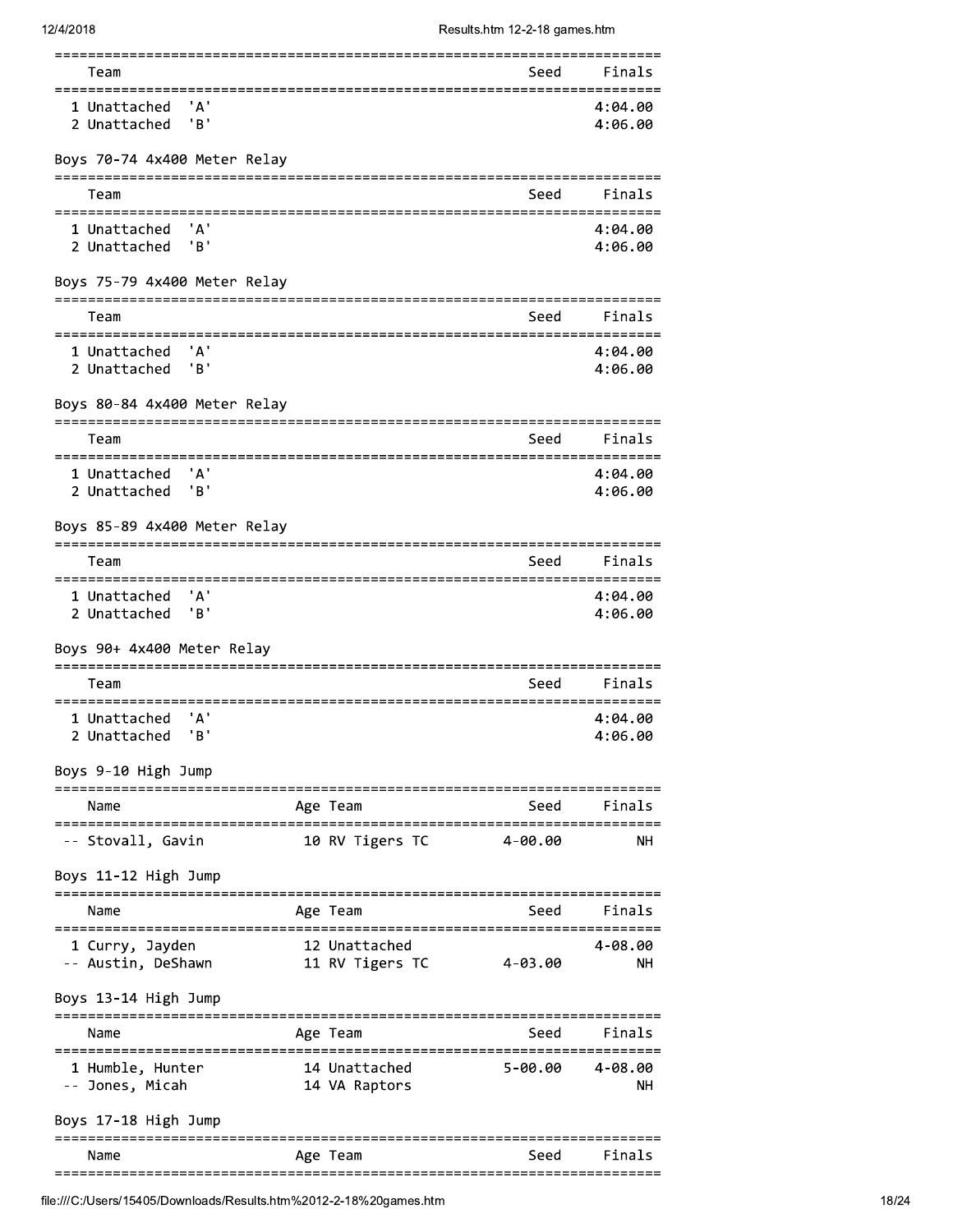| 12/4/2018                                               |                                    | Results.htm 12-2-18 games.htm            |                            |
|---------------------------------------------------------|------------------------------------|------------------------------------------|----------------------------|
| 1 Diming, Keyshawn<br>2 Davis, Tredarious               | 18 Full Spectru<br>18 Full Spectru | $5 - 10.00$                              | $5 - 08.00$<br>$5 - 02.00$ |
| Boys 19-29 High Jump                                    |                                    |                                          |                            |
| Name                                                    | Age Team                           | Seed                                     | Finals                     |
| -- Whitehead, Kevon                                     | 20 Full Spectru                    |                                          | NΗ                         |
| Boys 40-49 High Jump                                    |                                    |                                          |                            |
| Name                                                    | Age Team                           |                                          | Seed Finals                |
| 1 Mcginley, Patrick                                     | 40 Unattached                      |                                          | $5 - 00.00$                |
| Boys 50-59 High Jump                                    |                                    |                                          |                            |
| Name                                                    | Age Team                           | Seed                                     | Finals                     |
| 1 Pryor, John                                           | 58 Unattached                      |                                          | 4-06.00                    |
| Boys 60-69 High Jump                                    |                                    |                                          |                            |
| Name                                                    | Age Team                           | Seed                                     | Finals                     |
| 1 Kopp, Steven<br>2 Campbell, Scott                     | 65 Unattached<br>67 Unattached     |                                          | 4-04.00<br>$3 - 06.00$     |
| Boys 70-79 High Jump                                    |                                    |                                          |                            |
| Name                                                    | Age Team                           | Seed                                     | Finals                     |
| ======================================<br>1 Sharps, Jim | 73 Unattached                      |                                          | 4-02.00                    |
| Boys 13-14 Pole Vault                                   |                                    |                                          |                            |
| Name                                                    | Age Team                           | Seed                                     | Finals                     |
| 1 Mann, Jackson                                         | 13 Unattached                      |                                          | 7-06.00                    |
| Boys 15-16 Pole Vault                                   |                                    |                                          |                            |
| Name                                                    | Age Team                           | Seed                                     | Finals                     |
| 1 Richardson, Ian                                       | 15 Unattached                      |                                          | 10-06.00                   |
| Boys 19-29 Pole Vault                                   |                                    |                                          |                            |
| Name                                                    | Age Team                           |                                          | Seed Finals                |
| -- Ford, Jon                                            | 29 Unattached                      |                                          | NН                         |
| Boys 5-6 Long Jump                                      |                                    |                                          |                            |
| ==============================<br>Name                  | Age Team                           | ================================<br>Seed | Finals                     |
| 2 King, Connor                                          | 6 VA Raptors                       |                                          | $8 - 03.75$                |
| Boys 7-8 Long Jump                                      |                                    |                                          |                            |
| Name                                                    | Age Team                           | Seed                                     | Finals                     |

# 1 Burch, Ke'arion 8 VA Raptors

 $11 - 04.75$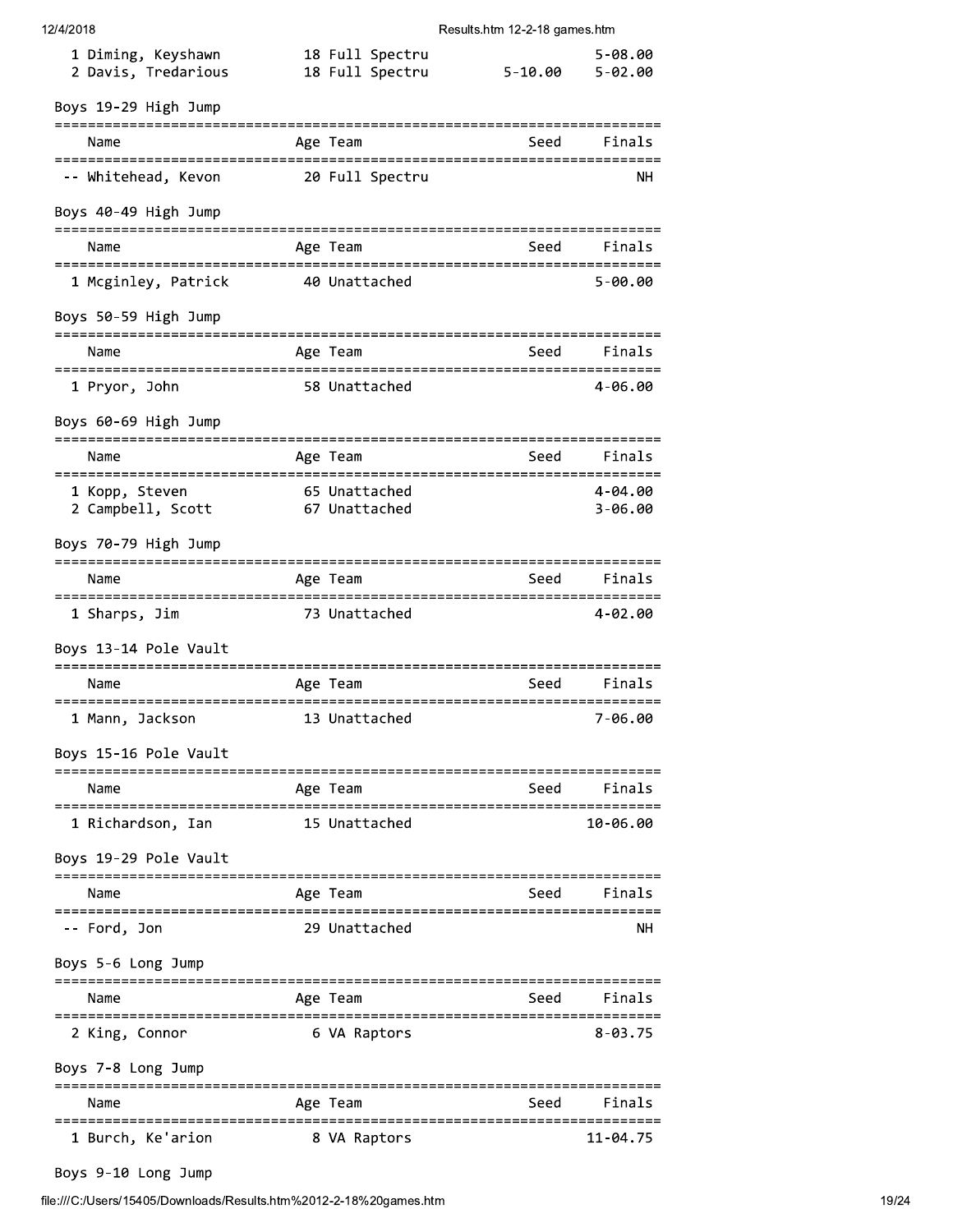| Name                 | Age Team      | Finals<br>Seed |  |
|----------------------|---------------|----------------|--|
| 1 Jones, Camran      | 10 Unattached | 14-11.50       |  |
| Boys 11-12 Long Jump |               |                |  |

| Name                                                                                                                                                | Age Team                                                                                             | Seed                                        | Finals                                                                      |
|-----------------------------------------------------------------------------------------------------------------------------------------------------|------------------------------------------------------------------------------------------------------|---------------------------------------------|-----------------------------------------------------------------------------|
| 1 Coleman, Malachi<br>1 Furguson, K-Ron<br>2 Smith, Jabari<br>3 Leftwich, Tyreece<br>3 Weaver, Wyatt<br>4 Shepherd, Jerrett<br>Boys 13-14 Long Jump | 11 VA Raptors<br>12 VA Raptors<br>11 Unattached<br>12 Unattached<br>11 Unattached<br>12 RV Tigers TC |                                             | 17-00.75<br>13-02.50<br>16-02.75<br>$13 - 06.25$<br>$5 - 10.25$<br>12-10.50 |
| Name                                                                                                                                                | Age Team                                                                                             | Seed                                        | Finals                                                                      |
| 1 Spencer, Ari                                                                                                                                      | 14 Unattached                                                                                        |                                             | 16-07.00                                                                    |
| Boys 17-18 Long Jump                                                                                                                                |                                                                                                      |                                             |                                                                             |
| Name                                                                                                                                                | Age Team                                                                                             | Seed                                        | Finals                                                                      |
| 1 Pride, Tyler<br>2 Davis, Tredarious 18 Full Spectru 19-00.00<br>3 Diming, Keyshawn<br>4 Fulani, Muhammad<br>5 Thompson, Torrence                  | 18 Unattached<br>18 Full Spectru<br>18 Full Spectru<br>18 Full Spectru                               | 20-00.00<br>19-05.00<br>19-00.00            | $22 - 05.50$<br>19-08.50<br>19-08.00<br>18-08.00<br>16-09.00                |
| Boys 19-29 Long Jump                                                                                                                                |                                                                                                      |                                             |                                                                             |
| Name                                                                                                                                                | Age Team                                                                                             | Seed                                        | Finals                                                                      |
| 1 Romero, Jonathan (22 Full Spectru (21-09.00)<br>2 Silver, Cire                                                                                    | 24 Port City Tr                                                                                      |                                             | $21 - 10.50$<br>17-03.00                                                    |
| Boys 30-39 Long Jump                                                                                                                                |                                                                                                      |                                             |                                                                             |
| Name                                                                                                                                                | Age Team                                                                                             |                                             | Seed Finals                                                                 |
| 1 Eichelman, Ian<br>Boys 40-49 Long Jump                                                                                                            | 34 Unattached                                                                                        |                                             | 18-01.50                                                                    |
| ===================================<br>Name                                                                                                         | Age Team                                                                                             | ===================================<br>Seed | Finals                                                                      |
| ====================================<br>1 Rutherford, Ernest<br>2 Mcginley, Patrick                                                                 | 40 Unattached<br>40 Unattached                                                                       |                                             | 19-02.50<br>15-08.00                                                        |
| Boys 50-59 Long Jump                                                                                                                                |                                                                                                      |                                             |                                                                             |
| Name<br>===========                                                                                                                                 | Age Team                                                                                             | Seed                                        | Finals                                                                      |
| 1 Pryor, John<br>Boys 60-69 Long Jump                                                                                                               | 58 Unattached                                                                                        |                                             | 12-10.00                                                                    |
| Name                                                                                                                                                | Age Team                                                                                             | Seed                                        | Finals                                                                      |
|                                                                                                                                                     |                                                                                                      |                                             |                                                                             |

| 1 Battle, Marcus | 60 Unattached | 14-05.00 |
|------------------|---------------|----------|

Boys 70-79 Long Jump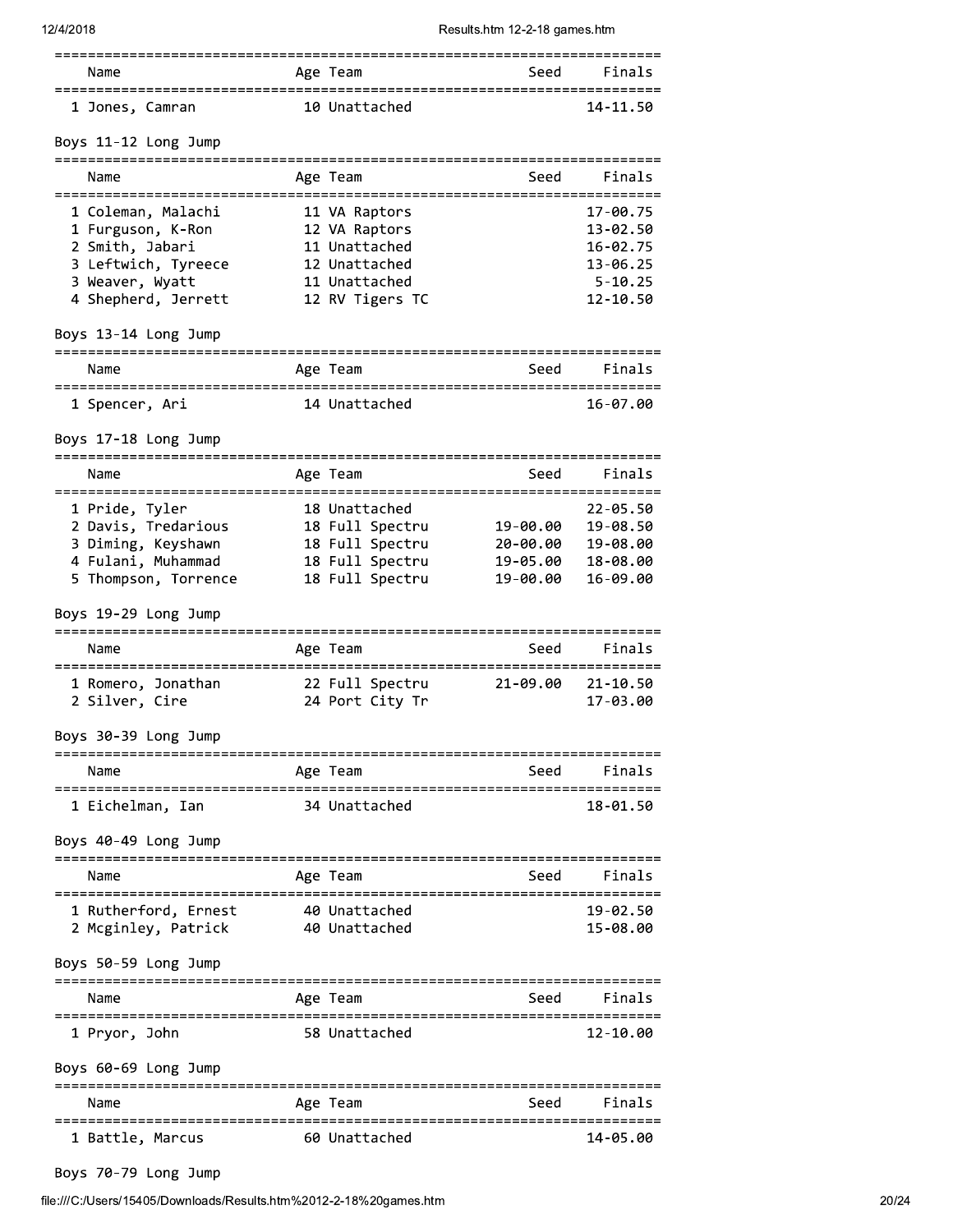|                                               |                  |                              | ---------------------------   |             |
|-----------------------------------------------|------------------|------------------------------|-------------------------------|-------------|
| Name<br>==================================    |                  | Age Team                     | Seed<br>==================    | Finals      |
| 1 Sharps, Jim                                 |                  | 73 Unattached                |                               | 12-03.50    |
| 2 Sweet, Palmer                               |                  | 75 Unattached                |                               | $6 - 10.00$ |
| 3 Rhoad, William                              |                  | 77 Unattached                |                               | $6 - 05.00$ |
| Boys 80-89 Long Jump                          |                  |                              |                               |             |
|                                               |                  |                              |                               |             |
| Name                                          |                  | Age Team                     | Seed                          | Finals      |
| 4 Willis, Sincere<br>Boys 13-14 Triple Jump   |                  | 4 RV Tigers TC               |                               | $5 - 08.00$ |
|                                               |                  |                              |                               |             |
| Name                                          |                  | Age Team                     |                               | Seed Finals |
| 1 Humble, Hunter                              |                  | 14 Unattached                |                               | 31-03.00    |
| Boys 15-16 Triple Jump                        |                  |                              | ============================  |             |
| Name<br>===================================== |                  | Age Team                     | Seed                          | Finals      |
| 1 Davis, Manny                                |                  | 16 Unattached                |                               | 36-09.25    |
| Boys 17-18 Triple Jump                        |                  |                              |                               |             |
| Name                                          |                  | Age Team                     | Seed                          | Finals      |
| 1 Pride, Tyler                                |                  | 18 Unattached                | 0.25                          | 43-09.25    |
| 2 Diming, Keyshawn                            |                  | 18 Full Spectru              | 40-10.00                      | 42-01.50    |
| 3 Walker, Michael                             |                  | 18 Port City Tr              |                               | 40-02.50    |
| 4 Thompson, Torrence                          |                  | 18 Full Spectru              | 39-05.00                      | 40-02.25    |
| 5 Fulani, Muhammad                            |                  | 18 Full Spectru              |                               | 39-02.00    |
| Boys 40-49 Triple Jump                        |                  |                              |                               |             |
| Name<br>;==================================== |                  | Age Team                     | Seed<br>===================== | Finals      |
| 1 Mcginley, Patrick 10 Unattached             |                  |                              | 0.25                          | 34-01.50    |
| Boys 50-59 Triple Jump                        |                  | ============================ |                               |             |
| Name                                          |                  | Age Team                     | Seed                          | Finals      |
| 1 Pryor, John                                 |                  | 58 Unattached                |                               | 27-10.50    |
| Boys 60-69 Triple Jump                        |                  |                              |                               |             |
| Name                                          |                  | Age Team                     | Seed                          | Finals      |
| 1 Battle, Marcus                              |                  | 60 Unattached                |                               | 30-03.00    |
| 2 Lennon, Jeffrey                             |                  | 64 Unattached                |                               | 14-11.50    |
| Boys 70-79 Triple Jump                        |                  |                              | ============================  |             |
| Name                                          |                  | Age Team                     | Seed                          | Finals      |
| 1 Sharps, Jim                                 |                  | 73 Unattached                | 0.25                          | 28-11.50    |
| 2 Rhoad, William                              |                  | 77 Unattached                |                               | 13-11.50    |
| Boys 7-8 Shot Put                             |                  |                              |                               |             |
| Name                                          |                  | Age Team                     | Seed                          | Finals      |
| ================                              | ================ |                              | =========================     |             |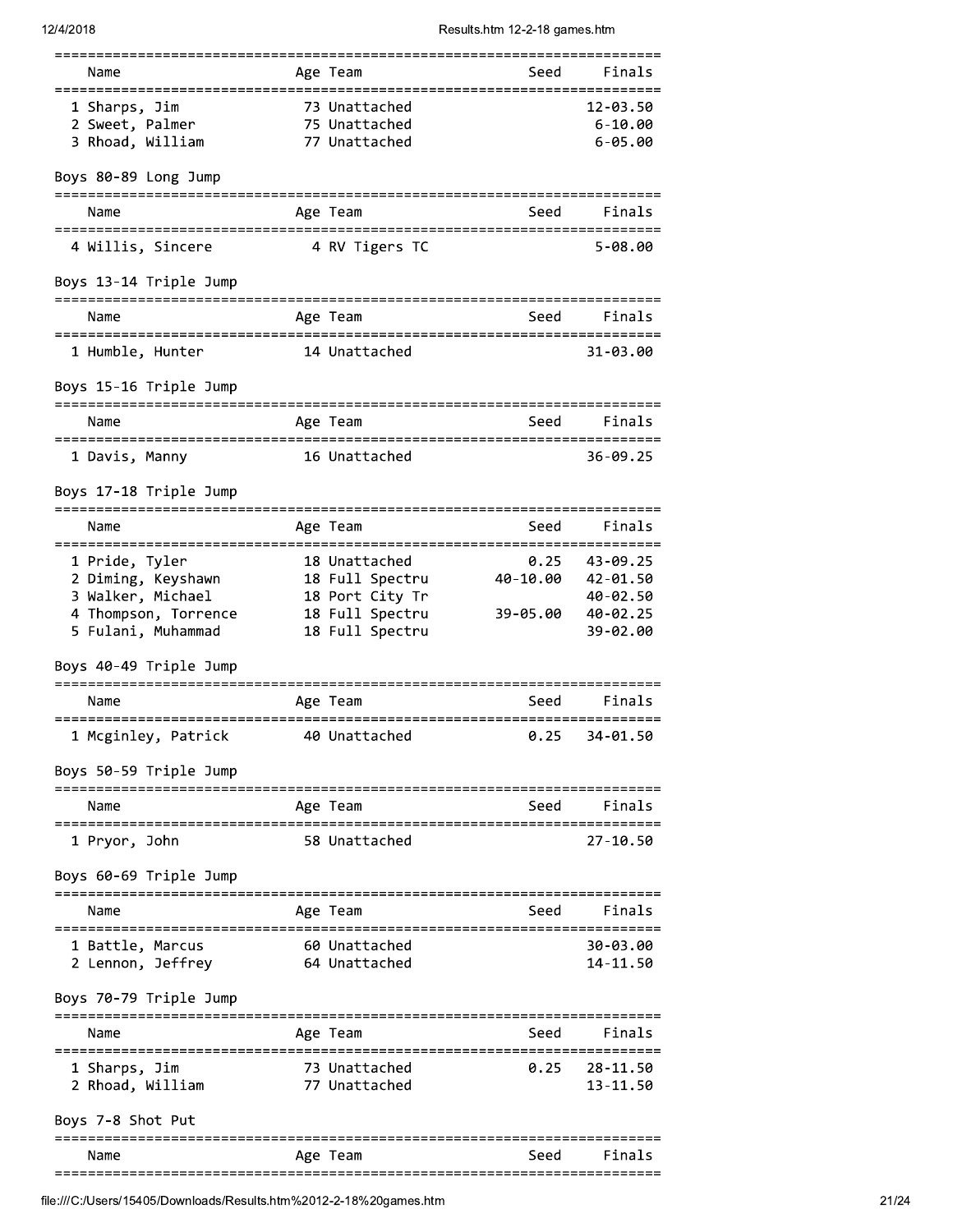| 12/4/2018 |  |  |
|-----------|--|--|
|           |  |  |

| 1 King, Lucas     | 8 VA Raptors | 16-05.00 |
|-------------------|--------------|----------|
| 3 Burch, Ke'arion | 8 VA Raptors | 21-01.50 |

#### $c$  11.12 Shot Dut  $\mathbf{r}$

| Boys 11-12 Shot Put                                                                                                                              |          |                                                  |                                 |                                              |
|--------------------------------------------------------------------------------------------------------------------------------------------------|----------|--------------------------------------------------|---------------------------------|----------------------------------------------|
| Name                                                                                                                                             | Age Team |                                                  | :======================<br>Seed | Finals                                       |
| 1 Pratt, Michael<br>4 Boyd, Amarion                                                                                                              |          | 12 RV Tigers TC<br>12 Unattached                 |                                 | 24-02.75<br>18-08.00                         |
| Boys 13-14 Shot Put                                                                                                                              |          |                                                  |                                 |                                              |
| Name                                                                                                                                             | Age Team |                                                  | Seed                            | Finals                                       |
| 1 Culpepper, Ryan<br>2 Reverly, Trent                                                                                                            |          | 13 Unattached 30-04.00<br>13 Unattached 20-03.00 |                                 | 32-02.50<br>24-04.00                         |
| Boys 15-16 Shot Put                                                                                                                              |          |                                                  |                                 |                                              |
| Name                                                                                                                                             | Age Team |                                                  | Seed                            | Finals                                       |
| 1 Hirata, Tyler                                                                                                                                  |          | 15 Unattached                                    |                                 | 30-08.00                                     |
| Boys 17-18 Shot Put                                                                                                                              |          |                                                  |                                 |                                              |
| Name                                                                                                                                             | Age Team |                                                  | Seed                            | Finals                                       |
| 1 Shean, Alfred<br>2 Grantz, Shamus<br>2 Grantz, Shamus 17 Unattached<br>2 Tate, Asante' 18 Full Spectru<br>3 Thompson, Emmanuel 17 Port City Tr |          | 17 Unattached<br>17 Unattached                   | 0.25                            | 47-01.50<br>45-09.50<br>30-00.00<br>42-00.50 |
| Boys 19-29 Shot Put                                                                                                                              |          |                                                  |                                 |                                              |
| Name                                                                                                                                             | Age Team |                                                  | Seed                            | Finals                                       |
| 1 Strickler, Jacob                                                                                                                               |          | 20 Unattached                                    |                                 | 48-04.50                                     |
| Boys 40-49 Shot Put                                                                                                                              |          |                                                  |                                 |                                              |
| Name                                                                                                                                             | Age Team |                                                  | Seed                            | Finals                                       |
| 1 Deacon, Todd                                                                                                                                   |          | 46 Unattached                                    |                                 | 24-00.50                                     |
| Boys 50-59 Shot Put                                                                                                                              |          |                                                  |                                 |                                              |
| Name                                                                                                                                             | Age Team |                                                  | Seed                            | Finals                                       |
| 1 Hightower, Charlie<br>2 Mcdonald, Ross                                                                                                         |          | 57 Unattached<br>59 Unattached                   | 0.25                            | 33-01.50<br>30-08.00                         |
| Boys 60-69 Shot Put                                                                                                                              |          |                                                  |                                 |                                              |
| Name<br>=====================================                                                                                                    | Age Team |                                                  | Seed                            | Finals                                       |
| 1 Cancino, Frank<br>2 Conn, Bobby                                                                                                                |          | 60 Unattached<br>61 Unattached                   | 0.25<br>0.25                    | 35-01.00<br>32-04.00                         |
| Boys 70-79 Shot Put                                                                                                                              |          |                                                  |                                 |                                              |
| Name<br>:================                                                                                                                        | Age Team | :==========================                      | Seed<br>====================    | Finals                                       |
| 1 Bass, Walter<br>2 Sweet, Palmer                                                                                                                |          | 75 Unattached<br>75 Unattached                   | 0.25<br>0.25                    | 36-11.00<br>28-00.00                         |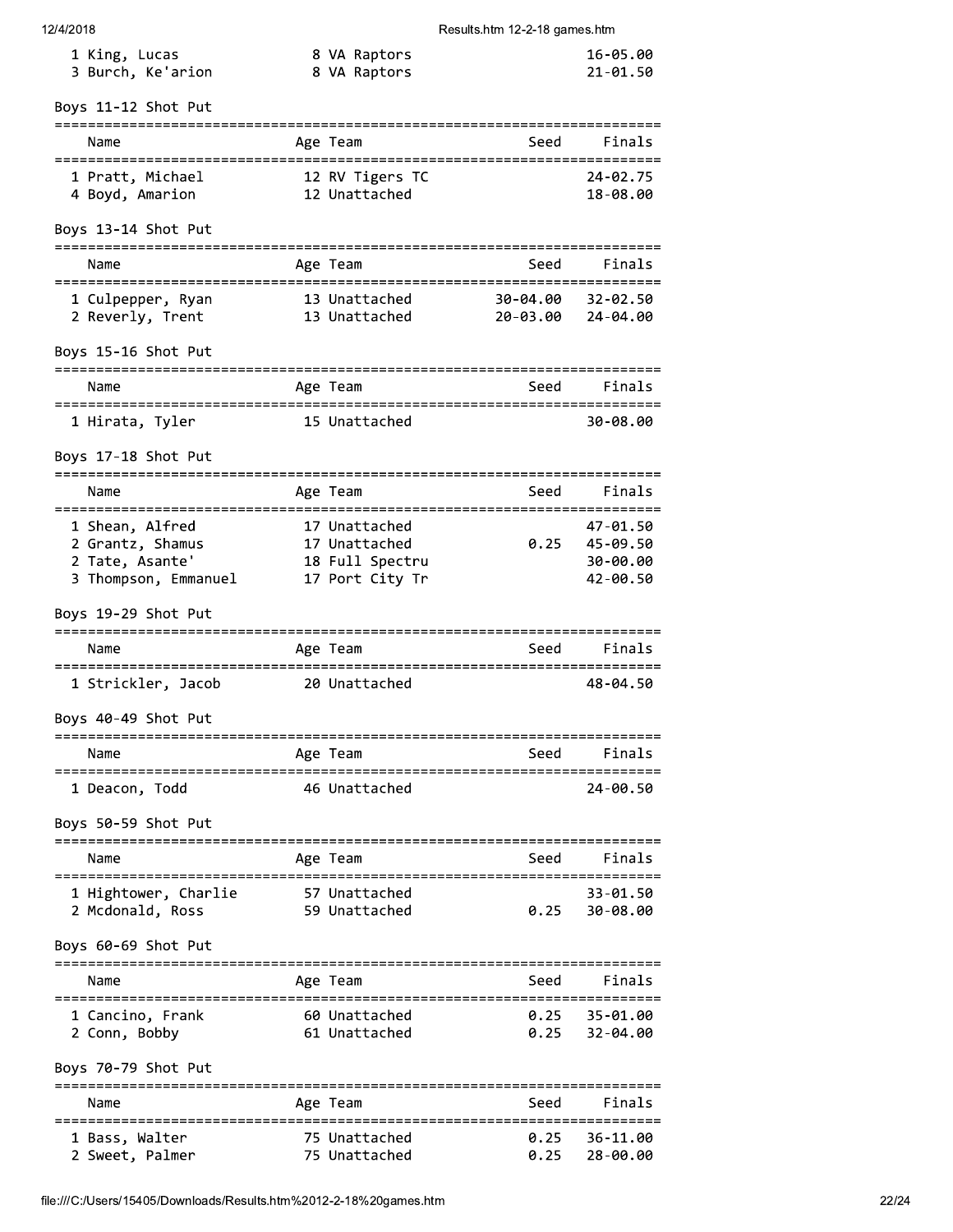# $12/4/20$

| Name                                            | Age Team                       | Seed                               | Finals         |                              |
|-------------------------------------------------|--------------------------------|------------------------------------|----------------|------------------------------|
| 1 Thompson, Emmanuel                            | 17 Port City Tr                |                                    | 33-08.00       |                              |
| Boys 50-59 Weight Throw                         |                                |                                    |                |                              |
| =================<br>Name                       | ===========<br>Age Team        | ==========================<br>Seed | Finals         |                              |
| 1 Mcdonald, Ross                                | 59 Unattached                  | =========================          | 29-06.50       |                              |
| Men 19-29 60 Meter Dash                         |                                |                                    |                |                              |
| Name                                            | Age Team                       | Seed                               | Finals         |                              |
| 1 Fenner, Devine                                | 19 Full Spectru                | 7.20                               | 6.95           |                              |
| 3 Richardson, Ahmad                             | 23 Unattached                  |                                    | 7.10           |                              |
| 4 Carroll, Damario                              | 21 Full Spectru                | 7.10                               | 7.26           |                              |
| 5 Graff, Austin                                 | 19 Unattached                  |                                    | 7.31<br>7.35   |                              |
| 6 Newman, Tomas                                 | 21 Full Spectru                | 7.15                               |                |                              |
| Men 30-39 60 Meter Dash<br>==================== |                                |                                    |                |                              |
| Name                                            | Age Team                       | Seed                               | Finals         | H#                           |
| 1 Eichelman, Ian                                | 34 Unattached                  |                                    | 7.71           | 2                            |
| Men 40-49 60 Meter Dash                         |                                |                                    |                |                              |
| Name<br>====================                    | Age Team                       | Seed                               | Finals         | H#                           |
| 1 Rutherford, Ernest                            | 40 Unattached                  |                                    | 7.48           | $\overline{2}$               |
| 2 Bunch Jr., Calvin                             | 44 Unattached                  |                                    | 7.55           | $\overline{2}$               |
| 3 Jones, Leonard<br>4 Alderton, Adam            | 47 Unattached<br>44 Unattached |                                    | 7.72<br>7.75   | 2<br>$\overline{2}$          |
| Men 50-59 60 Meter Dash                         |                                |                                    |                |                              |
| Name                                            | Age Team                       | Seed                               | Finals         | H#                           |
| 1 Stith, Larry                                  | 50 Unattached                  |                                    | 7.74           | 2                            |
| 2 Grier, Jeffrey                                | 52 Unattached                  |                                    | 8.78           | $\overline{2}$               |
| 3 Pryor, John                                   | 58 Unattached                  |                                    | 9.00           | $\overline{2}$               |
| Men 60-69 60 Meter Dash                         |                                |                                    |                |                              |
| Name                                            | Age Team                       | Seed                               | Finals         | H#                           |
| 1 Mason, Andrew                                 | 64 Unattached                  |                                    | 8.68           | 3                            |
| 2 Lambert, John                                 | 60 Unattached                  |                                    | 9.77           | 3                            |
| 3 Campbell, Scott                               | 67 Unattached                  |                                    | 10.35          | $\overline{\mathbf{3}}$      |
| 4 Lennon, Jeffrey<br>5 Muhammad, Aasim          | 64 Unattached<br>60 Unattached |                                    | 10.89<br>11.23 | $\overline{\mathbf{3}}$<br>3 |
| Men 70-79 60 Meter Dash                         |                                |                                    |                |                              |
| Name                                            | Age Team                       | Seed                               | Finals         | H#                           |
| 1 Koontz, Robert                                | 74 Unattached                  |                                    | 9.65           | 4                            |
| 2 Sharps, Jim                                   | 73 Unattached                  |                                    | 10.00          | 4                            |
| 3 Guinn, Mike                                   | 73 Unattached                  |                                    | 10.20          | 4                            |
| 4 Rhoad, William                                | 77 Unattached                  |                                    | 11.60          | 4                            |
| 5 Sweet, Palmer                                 | 75 Unattached                  |                                    | 11.70          | 4                            |